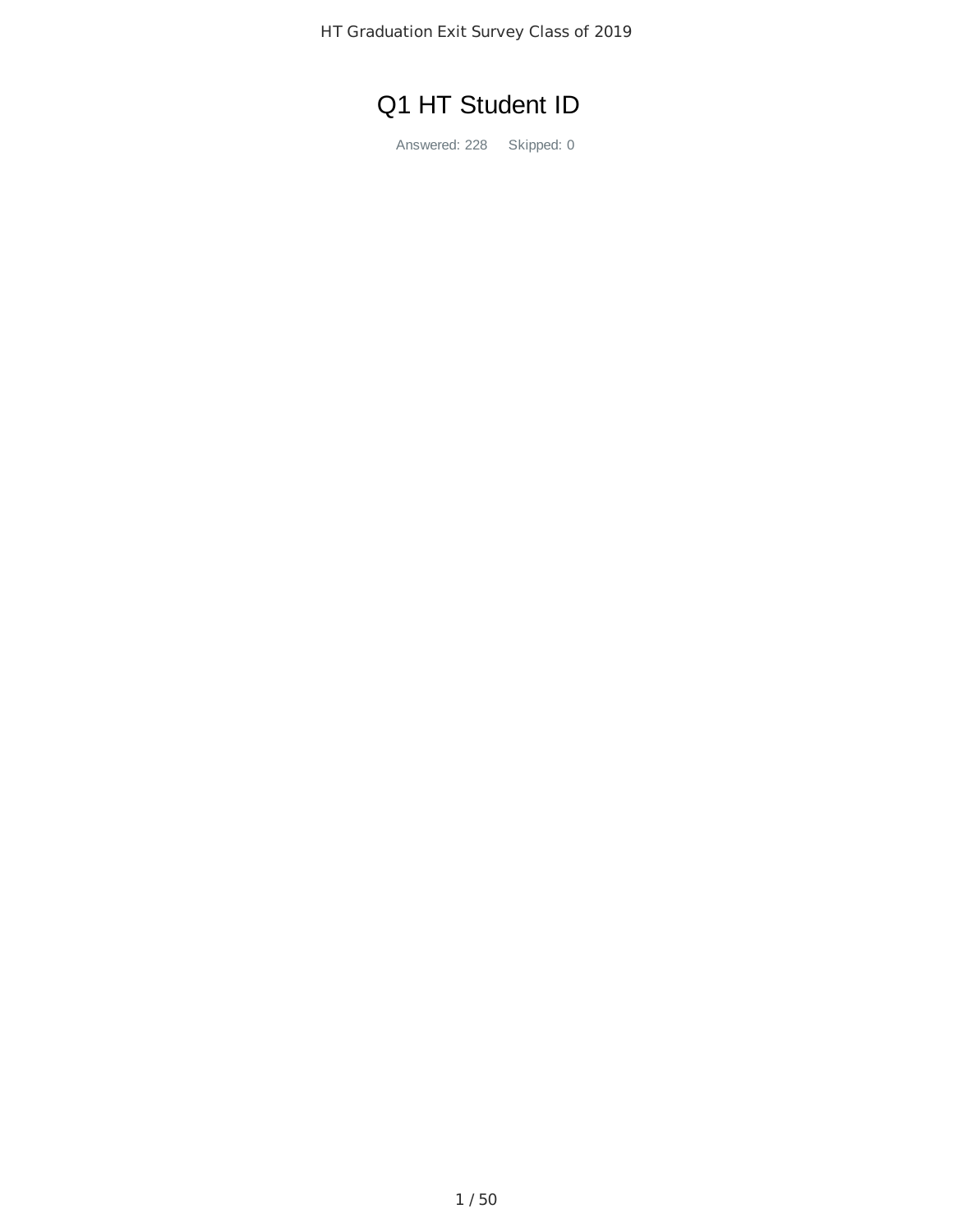## Q2 Primary non-HT E-mail address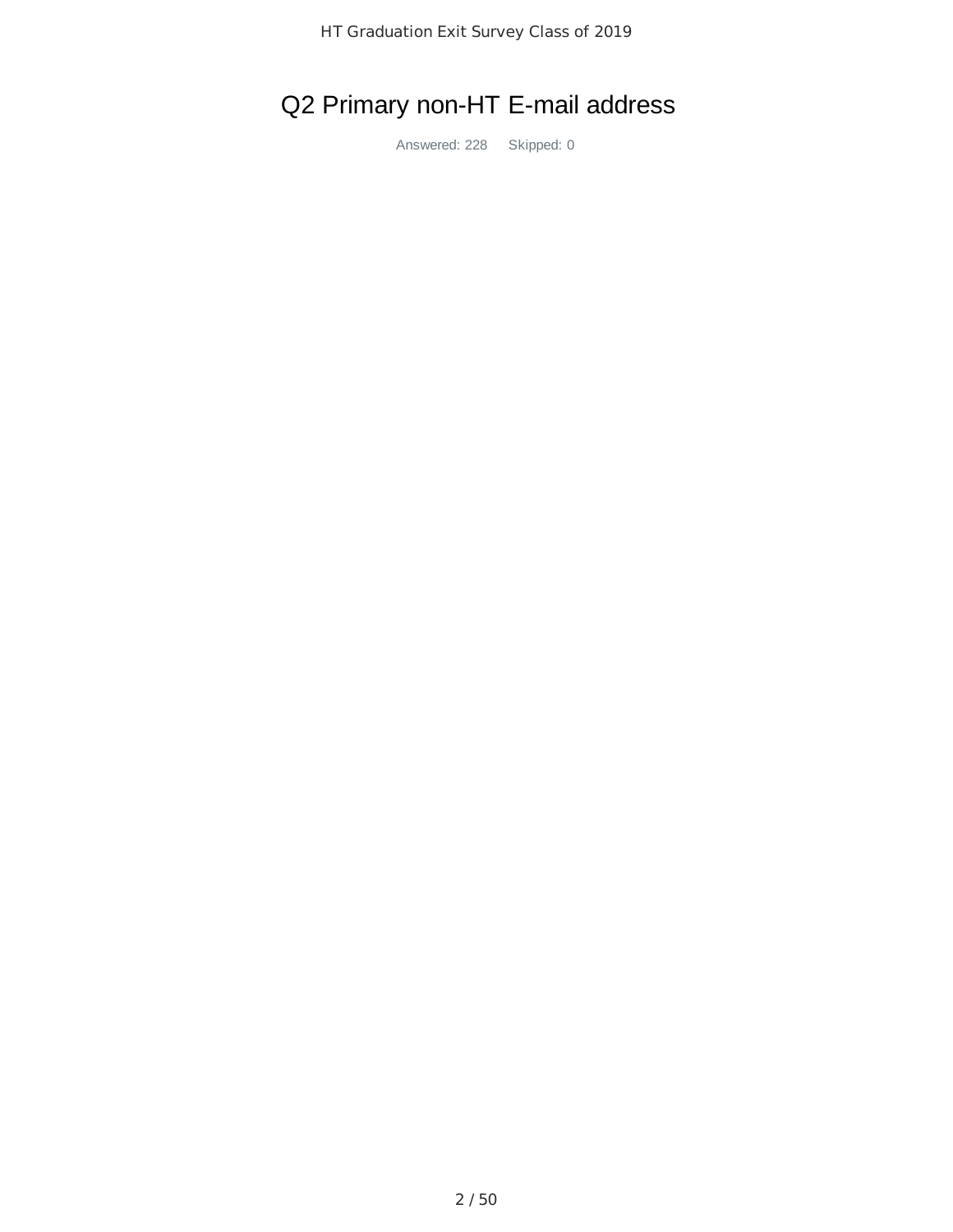## Q3 Personal Information

| <b>ANSWER CHOICES</b>  | <b>RESPONSES</b> |     |
|------------------------|------------------|-----|
| Full Name:             | 100.00%          | 228 |
| Permanent Address:     | 100.00%          | 228 |
| City:                  | 100.00%          | 228 |
| State/Province/Region: | 100.00%          | 228 |
| Zip/Postal Code:       | 100.00%          | 228 |
| Country:               | 100.00%          | 228 |
| Primary Phone #:       | 100.00%          | 228 |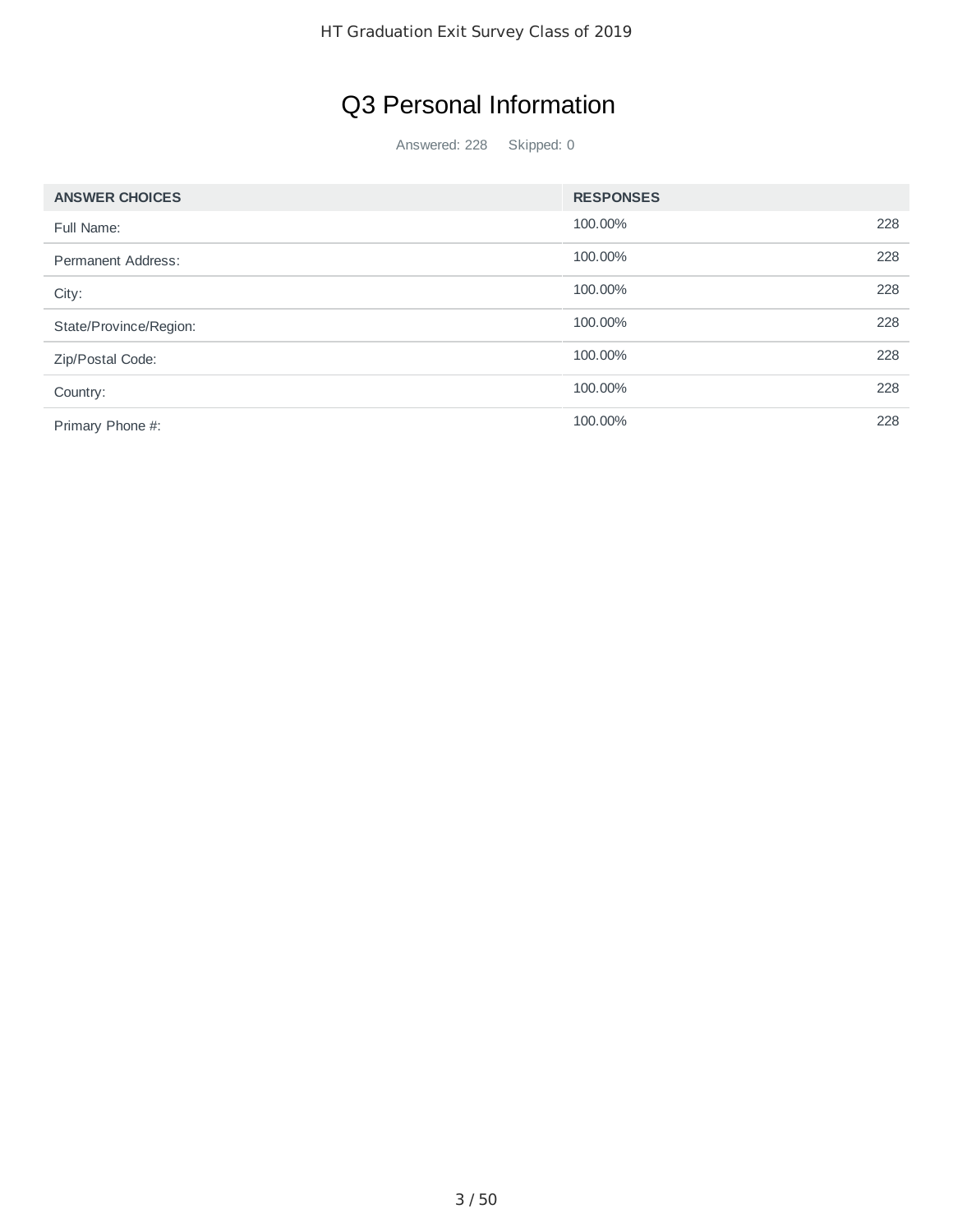

| <b>ANSWER CHOICES</b> | <b>RESPONSES</b> |
|-----------------------|------------------|
| Male                  | 87<br>38.16%     |
| Female                | 61.84%<br>141    |
| Other                 | 0.00%<br>0       |
| <b>TOTAL</b>          | 228              |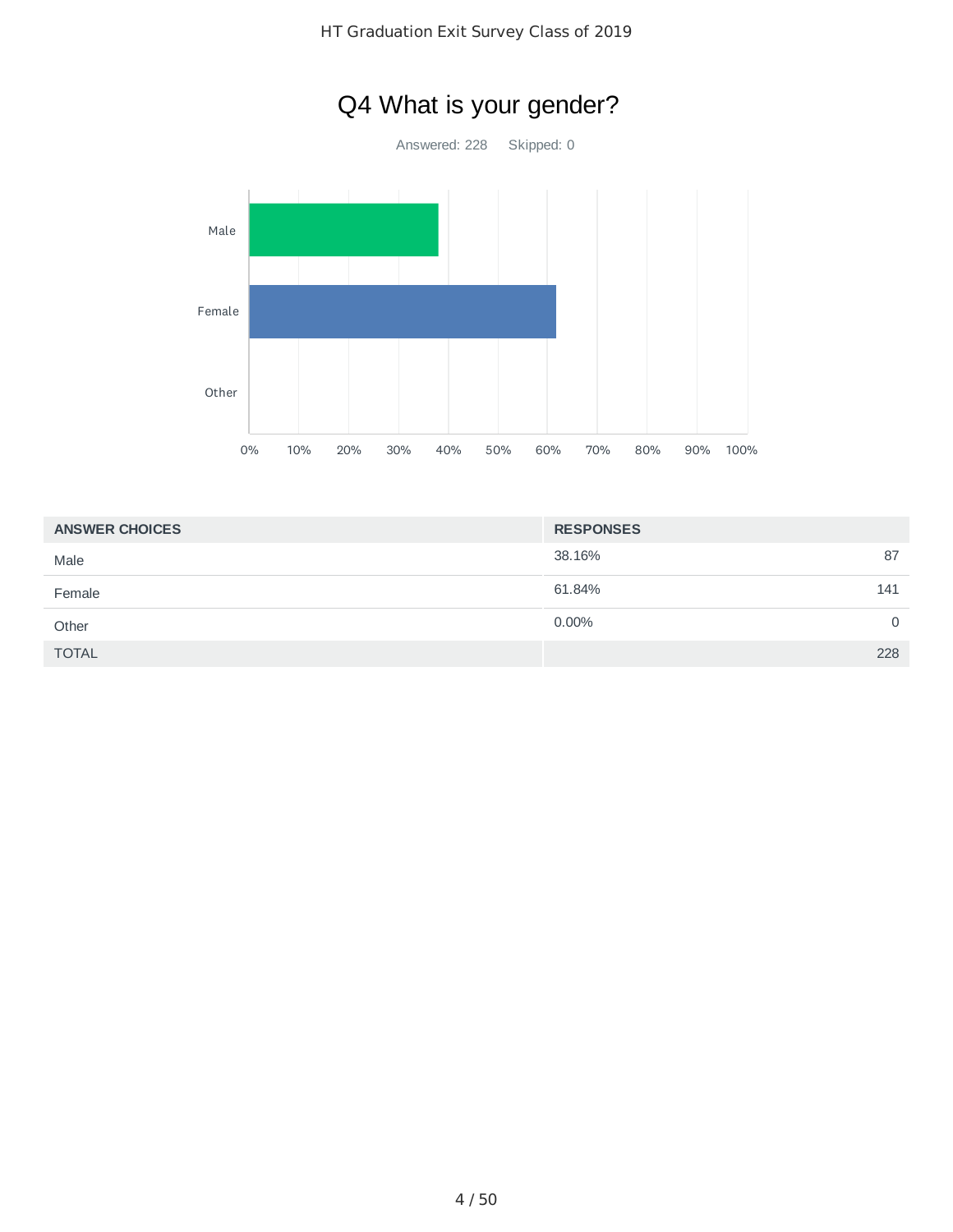

| <b>ANSWER CHOICES</b>                    | <b>RESPONSES</b> |     |
|------------------------------------------|------------------|-----|
| Hispanic or Latino or Spanish Origin     | 32.89%           | 75  |
| Not Hispanic or Latino or Spanish Origin | 67.11%           | 153 |
| <b>TOTAL</b>                             |                  | 228 |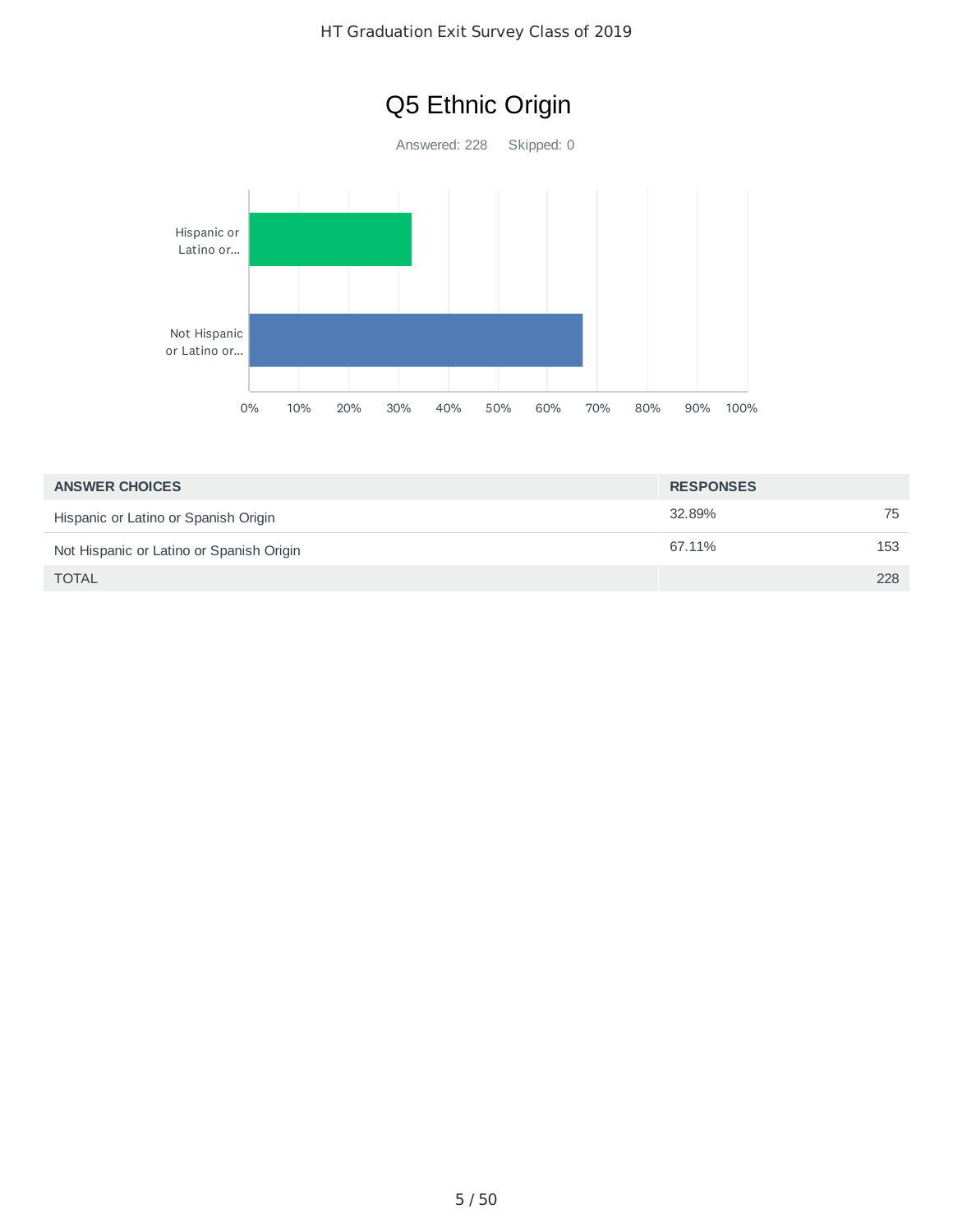



| <b>ANSWER CHOICES</b>                     | <b>RESPONSES</b> |          |
|-------------------------------------------|------------------|----------|
| American Indian or Alaska Native          | 1.75%            | 4        |
| Asian                                     | 1.32%            | 3        |
| <b>Black or African American</b>          | 60.09%           | 137      |
| Multi-racial                              | 7.46%            | 17       |
| Native Hawaiian or other Pacific Islander | $0.00\%$         | $\Omega$ |
| White                                     | 26.75%           | 61       |
| Other (please specify)                    | 10.09%           | 23       |
| Total Respondents: 228                    |                  |          |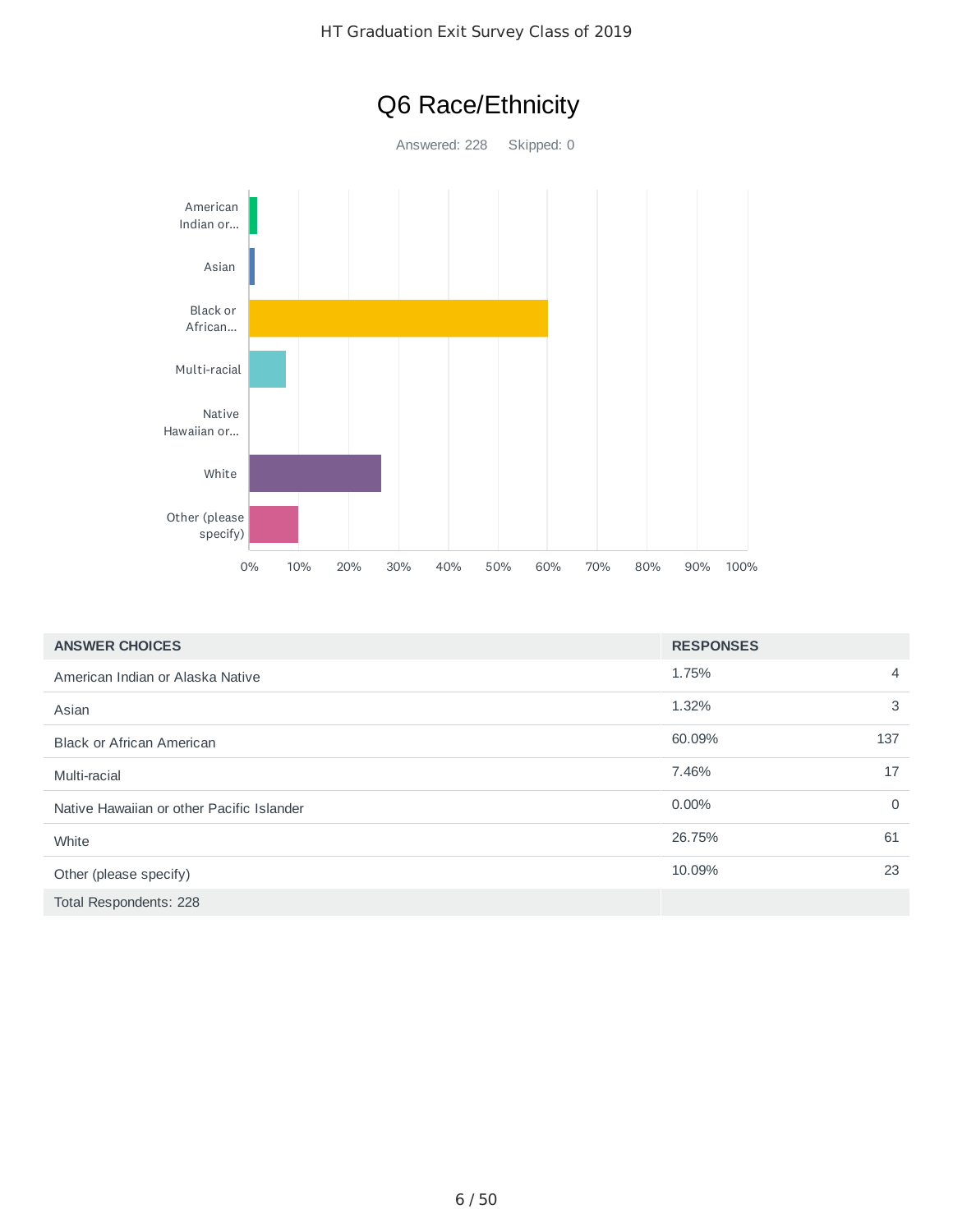

## Q7 Are you an international student?

| <b>ANSWER CHOICES</b> | <b>RESPONSES</b> |                |
|-----------------------|------------------|----------------|
| Yes                   | 1.75%            | $\overline{4}$ |
| <b>No</b>             | 98.25%           | 224            |
| <b>TOTAL</b>          |                  | 228            |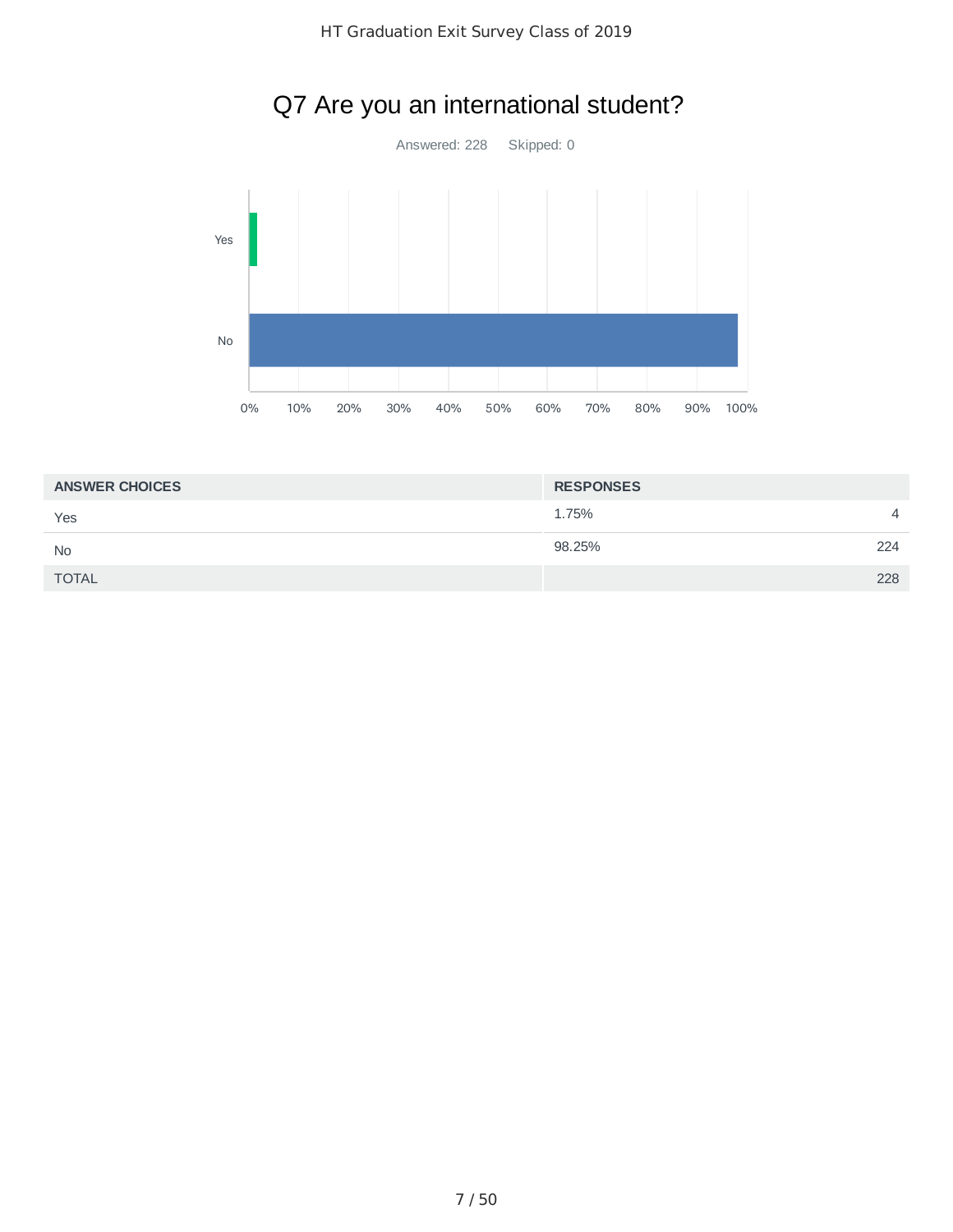#### Q8 Did either of your parents graduate from college with a bachelor's degree?



| <b>ANSWER CHOICES</b> | <b>RESPONSES</b> |
|-----------------------|------------------|
| Yes                   | 27.19%<br>62     |
| <b>No</b>             | 70.18%<br>160    |
| N/A                   | 2.63%<br>6       |
| <b>TOTAL</b>          | 228              |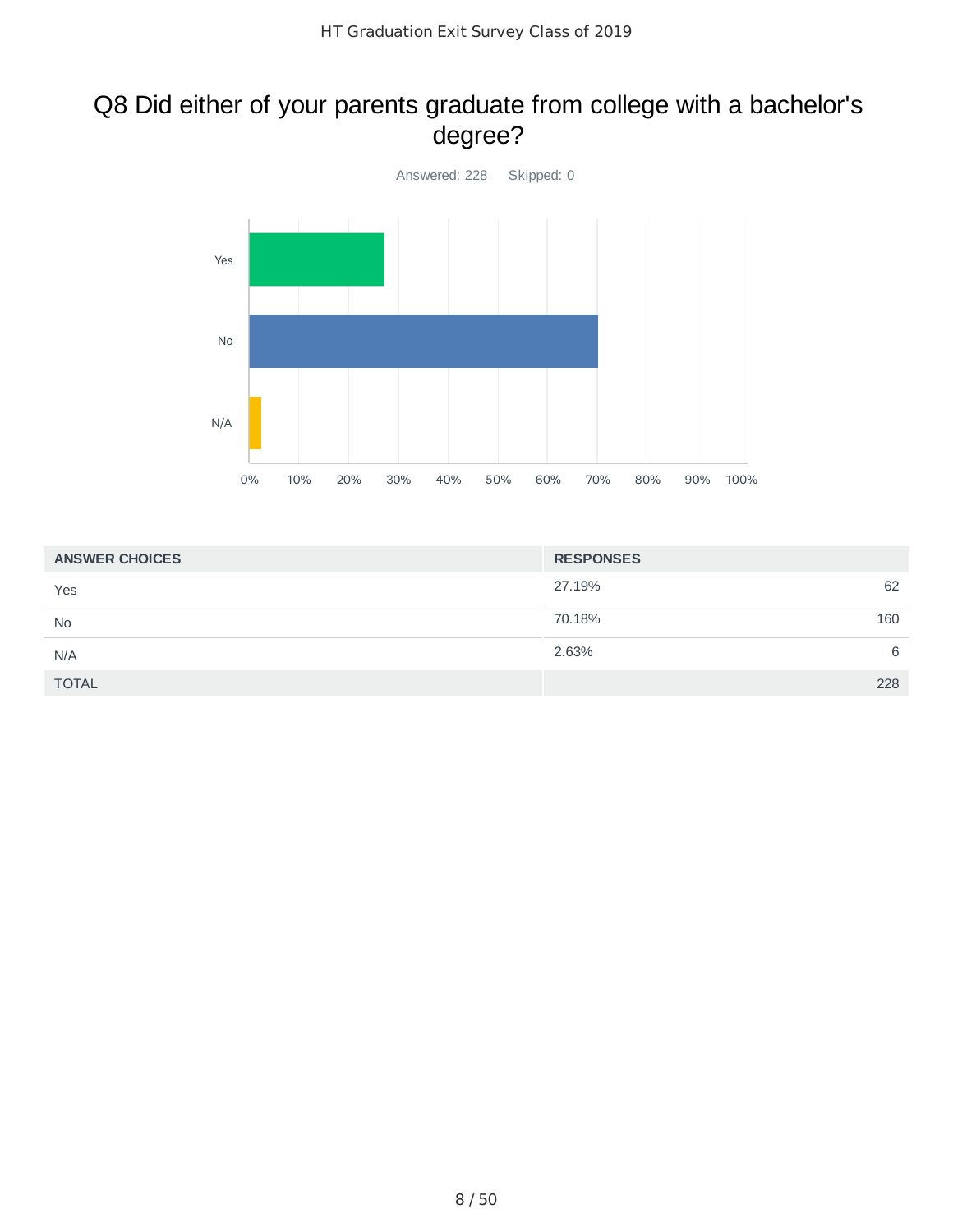

|  | Q9 What was your status when you entered HT? |
|--|----------------------------------------------|
|--|----------------------------------------------|

| <b>ANSWER CHOICES</b>   | <b>RESPONSES</b> |     |
|-------------------------|------------------|-----|
| First-time Freshman     | 35.96%           | 82  |
| <b>Transfer Student</b> | 64.04%           | 146 |
| <b>TOTAL</b>            |                  | 228 |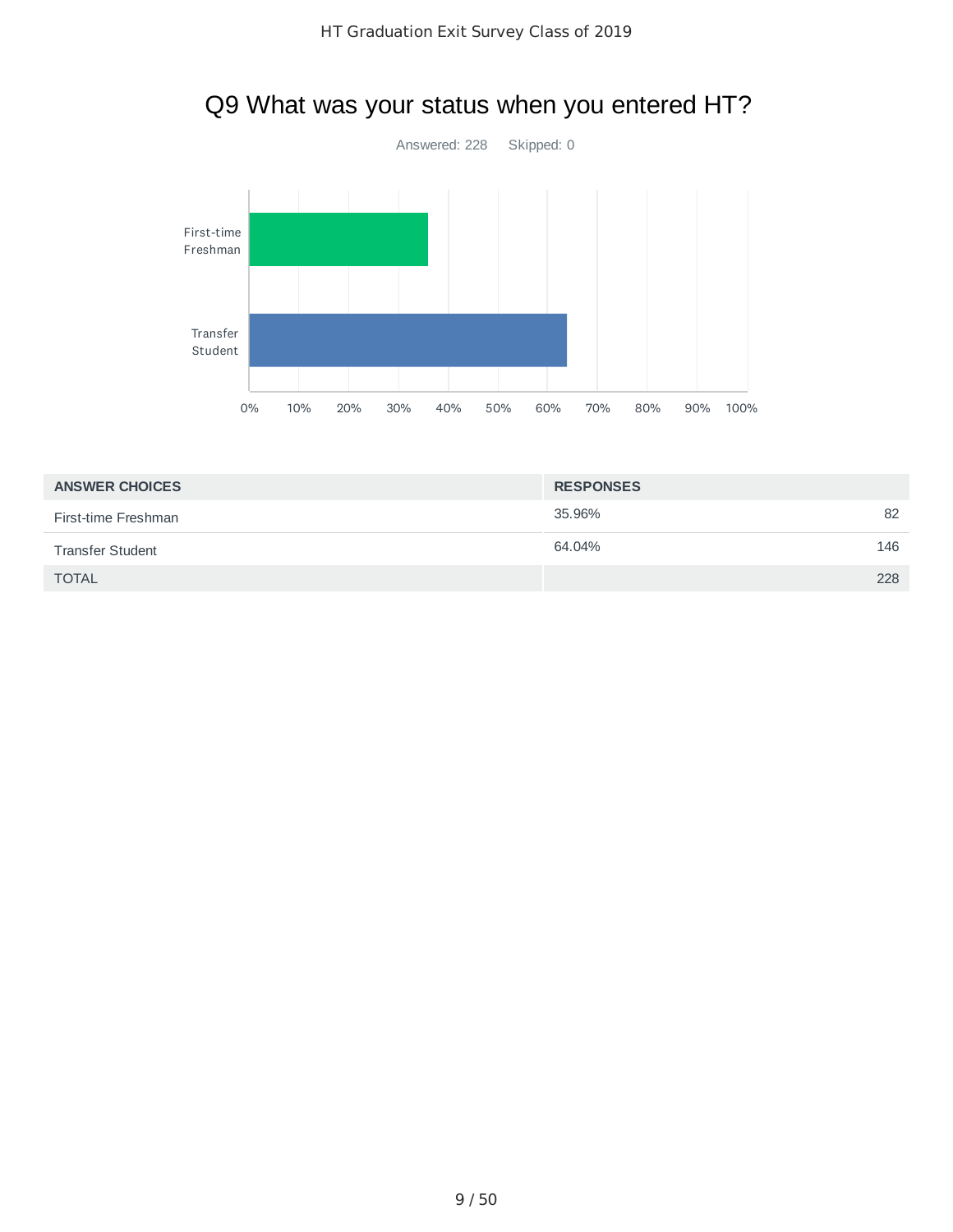

## Q10 Did you work while attending HT?

| <b>ANSWER CHOICES</b> | <b>RESPONSES</b> |     |
|-----------------------|------------------|-----|
| Full-time             | 61.40%           | 140 |
| Part-time             | 29.39%           | 67  |
| I did not work        | 9.21%            | 21  |
| <b>TOTAL</b>          |                  | 228 |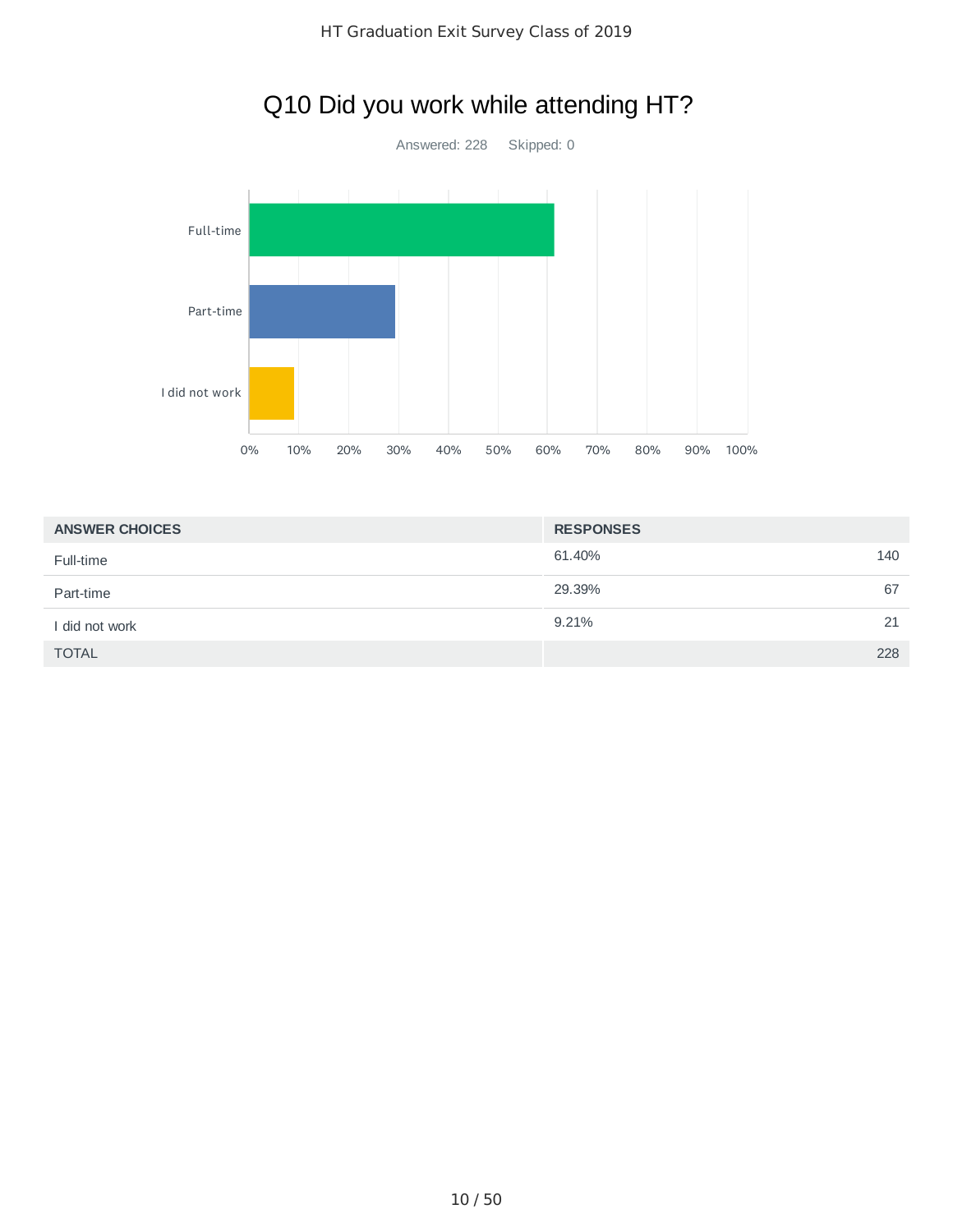#### Q11 If you worked while attending HT, how many hours did you work per week?



| <b>ANSWER CHOICES</b> | <b>RESPONSES</b> |     |
|-----------------------|------------------|-----|
| 0-9 hours             | 2.90%            | 6   |
| 10-19 hours           | 11.11%           | 23  |
| 20-29 hours           | 17.87%           | 37  |
| 30-39 hours           | 10.14%           | 21  |
| $40+$ hours           | 57.97%           | 120 |
| <b>TOTAL</b>          |                  | 207 |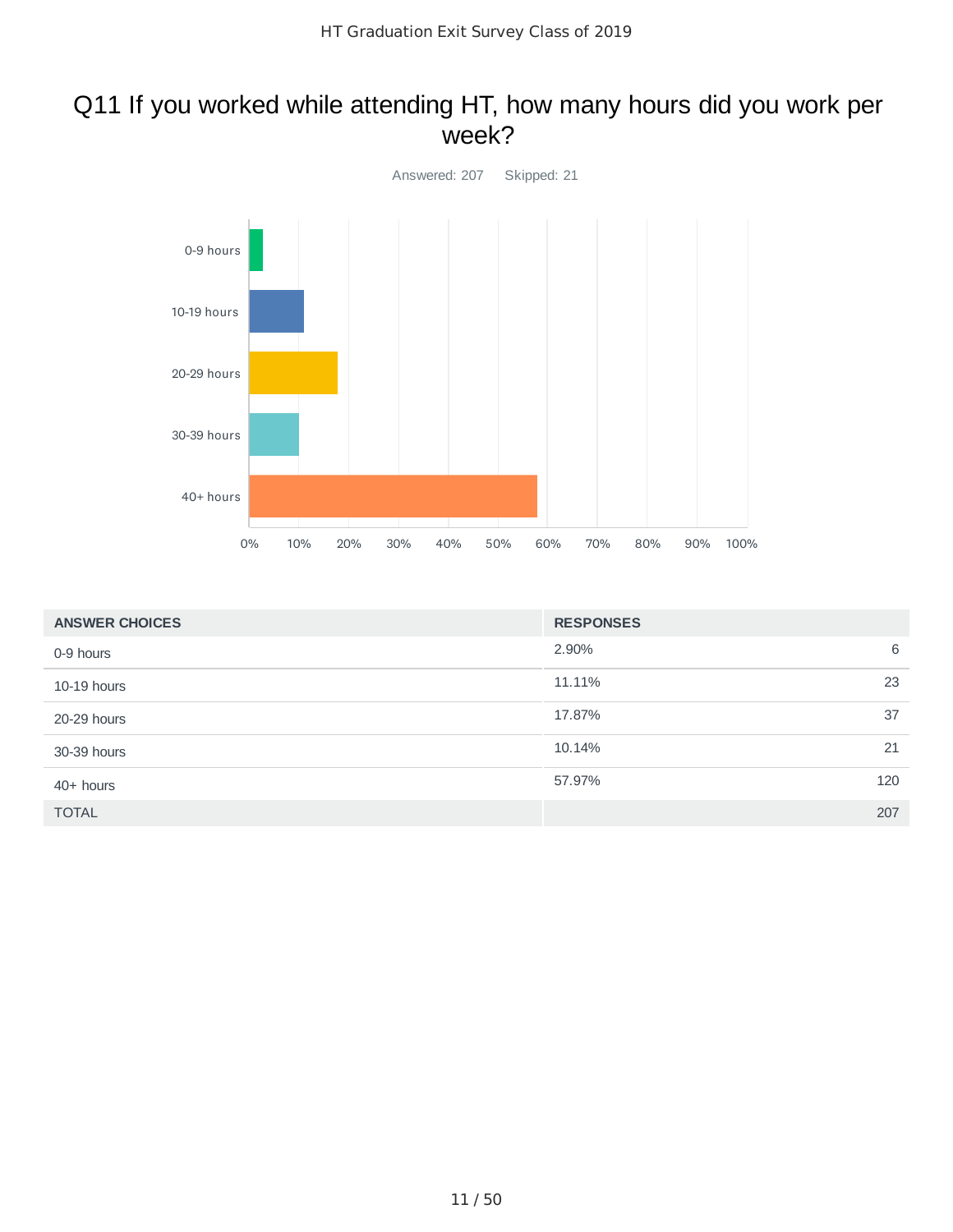## Q12 Upon graduation, will you be financially responsible for supporting someone? (e.g., children, spouse)



| <b>ANSWER CHOICES</b> | <b>RESPONSES</b> |     |
|-----------------------|------------------|-----|
| Yes                   | 47.37%           | 108 |
| <b>No</b>             | 52.63%           | 120 |
| <b>TOTAL</b>          |                  | 228 |
|                       |                  |     |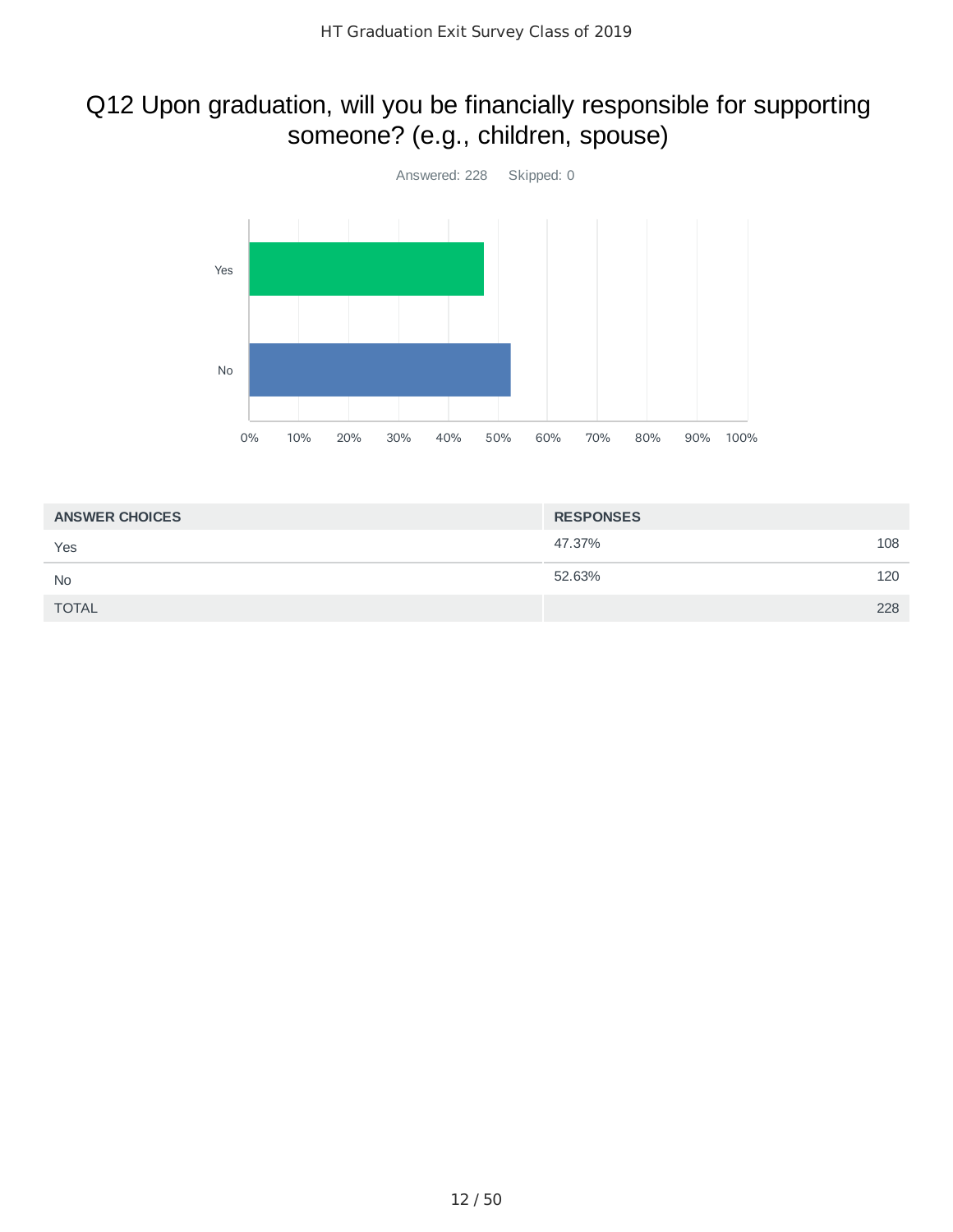#### Q13 If yes, will you be financially responsible for supporting any of the following? (Check all that apply)



| <b>ANSWER CHOICES</b>    | <b>RESPONSES</b> |                   |
|--------------------------|------------------|-------------------|
| Child(ren) under 18      | 76.85%           | 83                |
| Child(ren) over 18       | 16.67%           | 18                |
| Spouse/Significant Other | 32.41%           | 35                |
| Parent(s)                | 15.74%           | 17                |
| <b>Extended Family</b>   | 11.11%           | $12 \overline{ }$ |
| Total Respondents: 108   |                  |                   |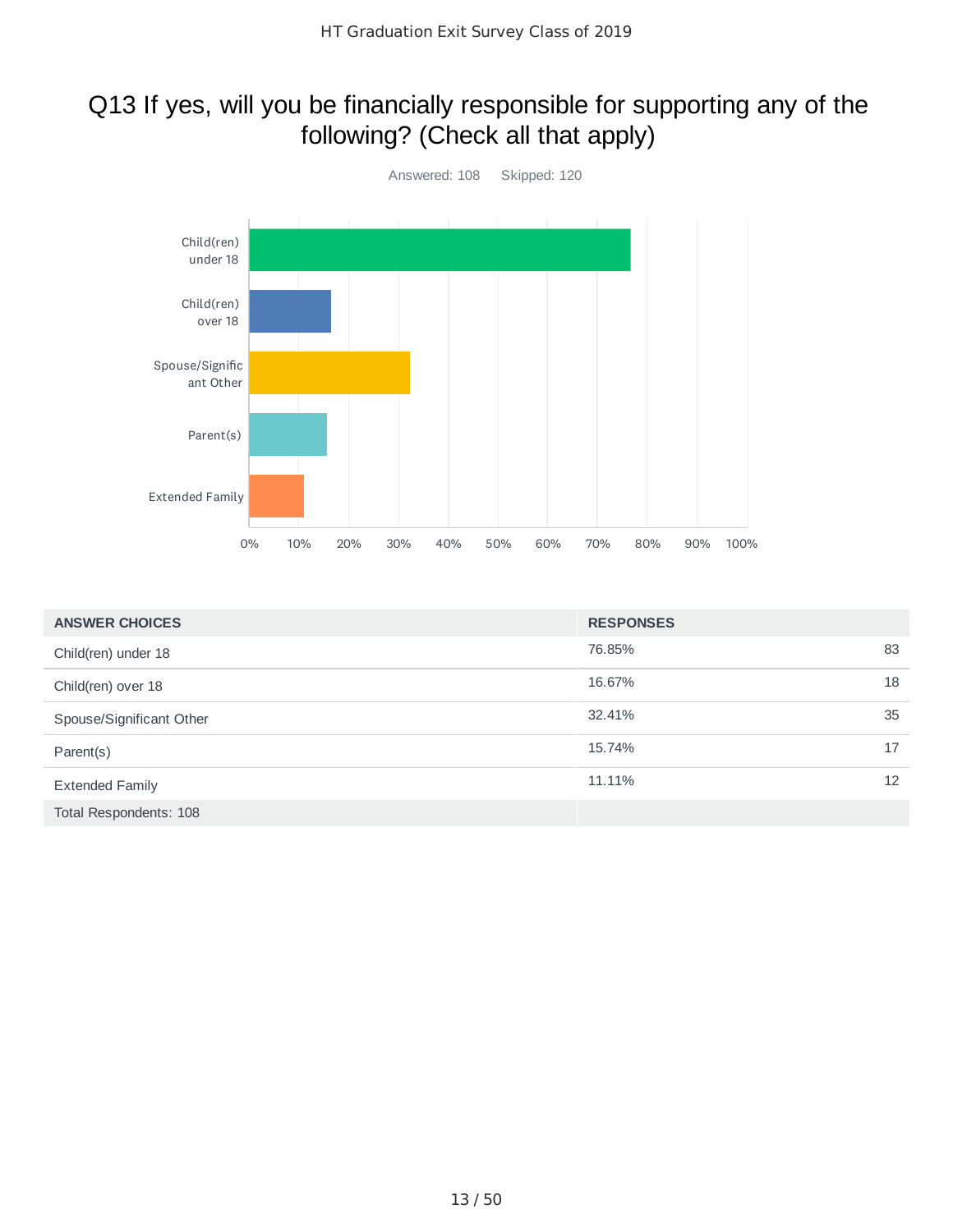# Q14 What is your Major? (check all that apply)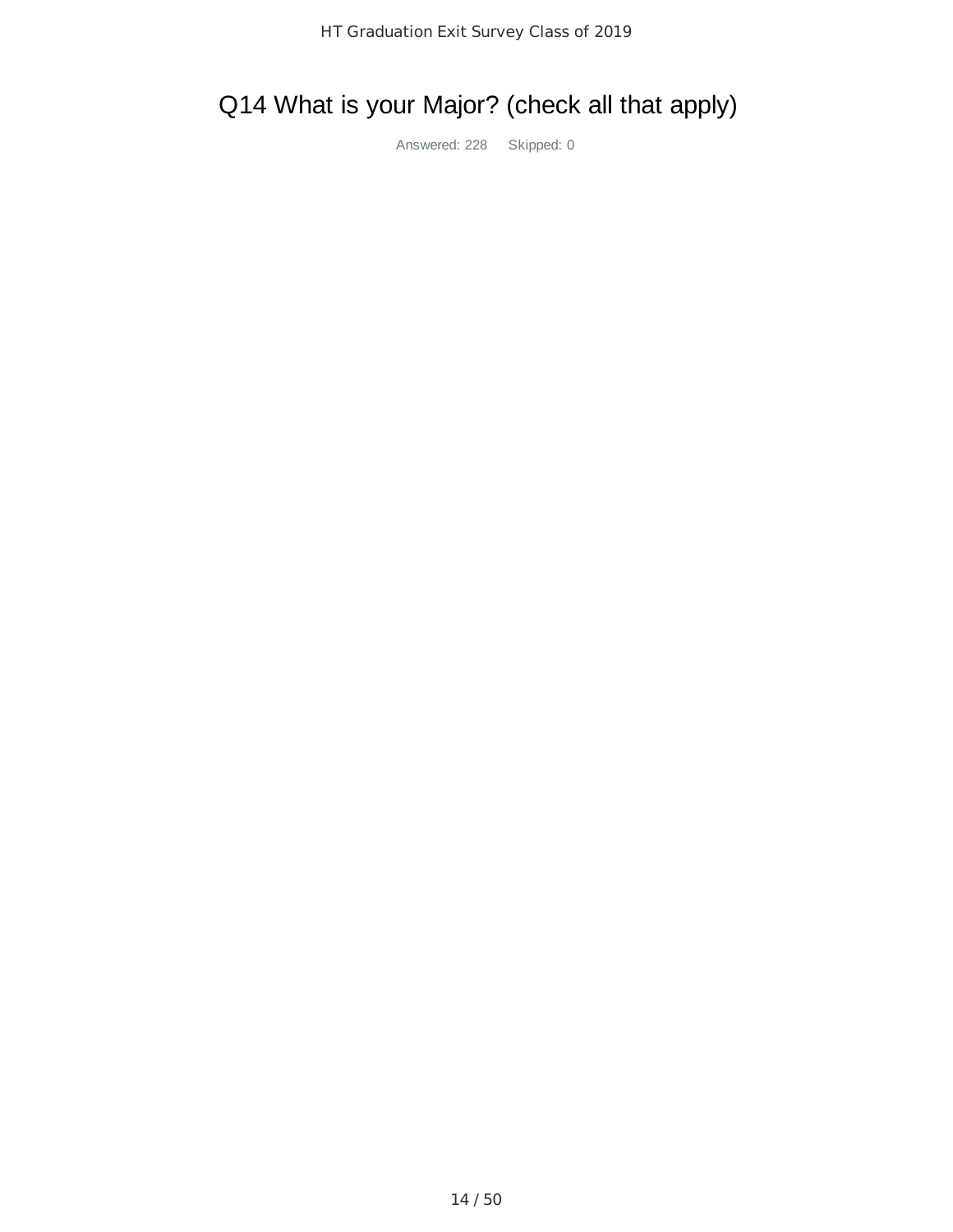#### HT Graduation Exit Survey Class of 2019

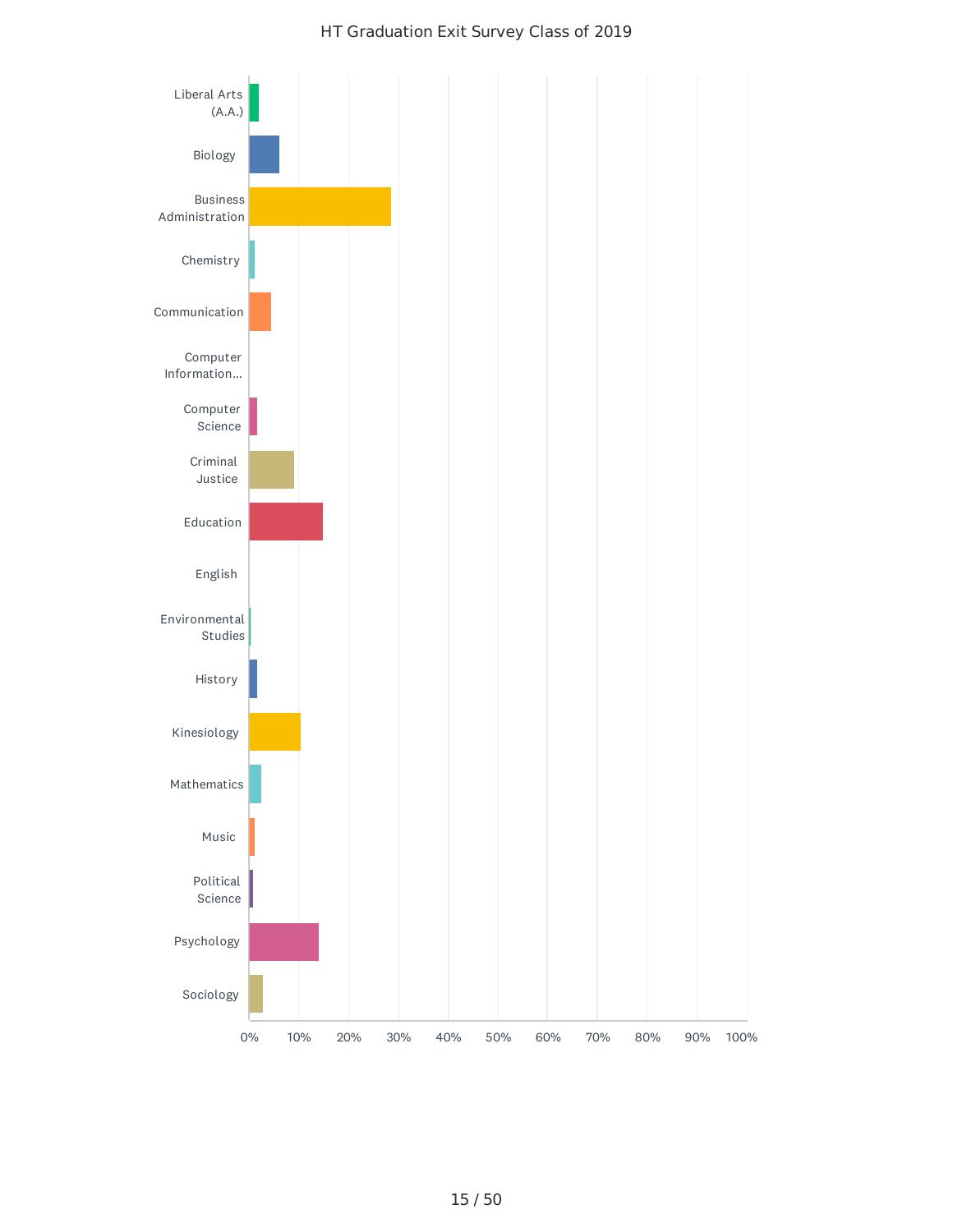#### HT Graduation Exit Survey Class of 2019

| <b>ANSWER CHOICES</b>               | <b>RESPONSES</b>                |
|-------------------------------------|---------------------------------|
| Liberal Arts (A.A.)                 | 2.19%<br>$\mathbf 5$            |
| Biology                             | 6.14%<br>14                     |
| <b>Business Administration</b>      | 28.51%<br>65                    |
| Chemistry                           | 1.32%<br>$\mathsf 3$            |
| Communication                       | 4.39%<br>$10\,$                 |
| <b>Computer Information Systems</b> | $0.00\%$<br>$\mathsf{O}\xspace$ |
| <b>Computer Science</b>             | 1.75%<br>$\overline{4}$         |
| <b>Criminal Justice</b>             | 9.21%<br>21                     |
| Education                           | 14.91%<br>34                    |
| English                             | 0.00%<br>$\mathsf O$            |
| <b>Environmental Studies</b>        | 0.44%<br>$\mathbf{1}$           |
| History                             | 1.75%<br>$\overline{4}$         |
| Kinesiology                         | 24<br>10.53%                    |
| Mathematics                         | 2.63%<br>6                      |
| Music                               | $\mathsf{3}$<br>1.32%           |
| <b>Political Science</b>            | 2<br>0.88%                      |
| Psychology                          | 32<br>14.04%                    |
| Sociology                           | 3.07%<br>$\overline{7}$         |
| Total Respondents: 228              |                                 |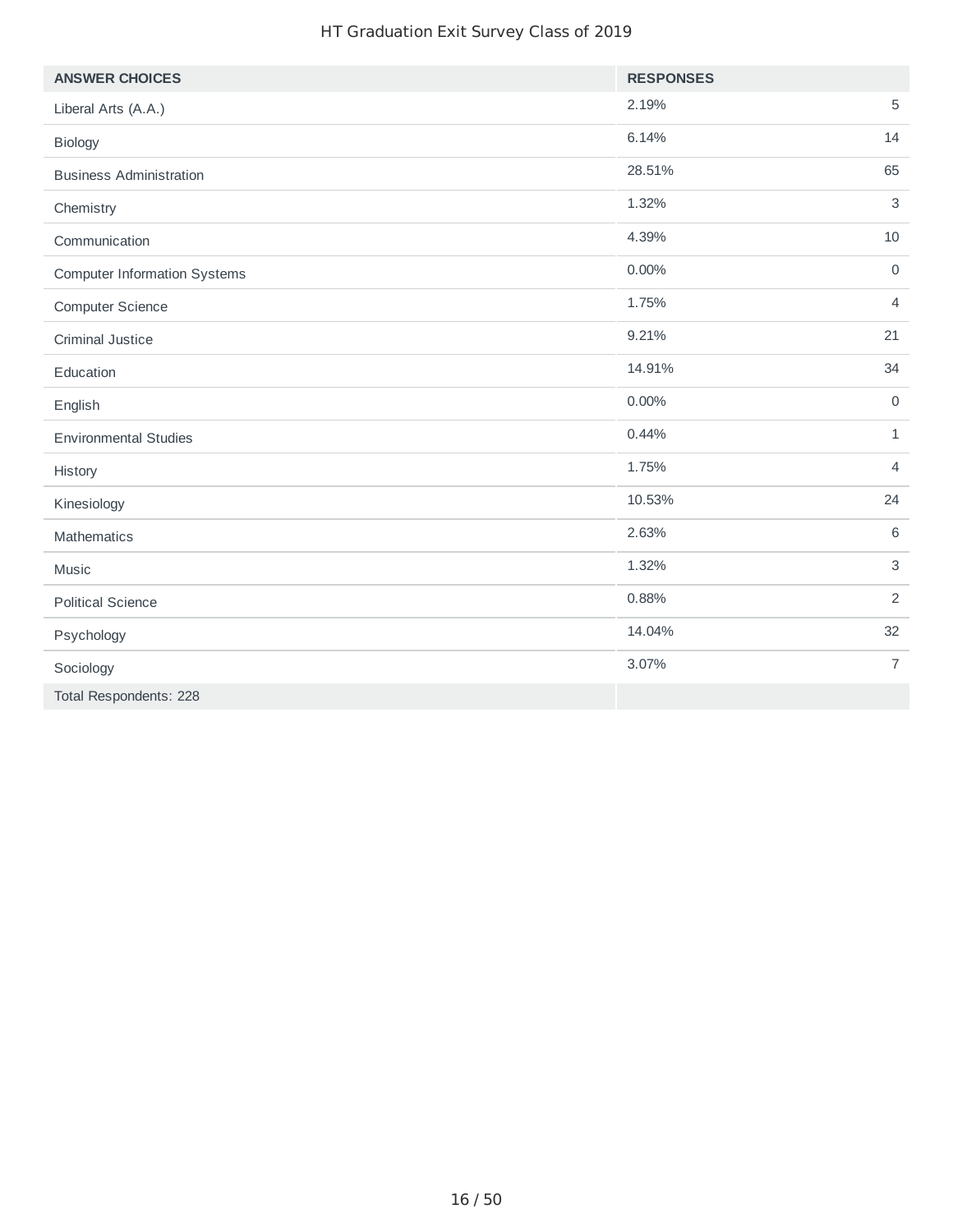## Q15 Before graduation, have you changed your Major at HT?



| <b>ANSWER CHOICES</b> | <b>RESPONSES</b> |     |
|-----------------------|------------------|-----|
| Yes                   | 12.28%           | 28  |
| <b>No</b>             | 87.72%           | 200 |
| <b>TOTAL</b>          |                  | 228 |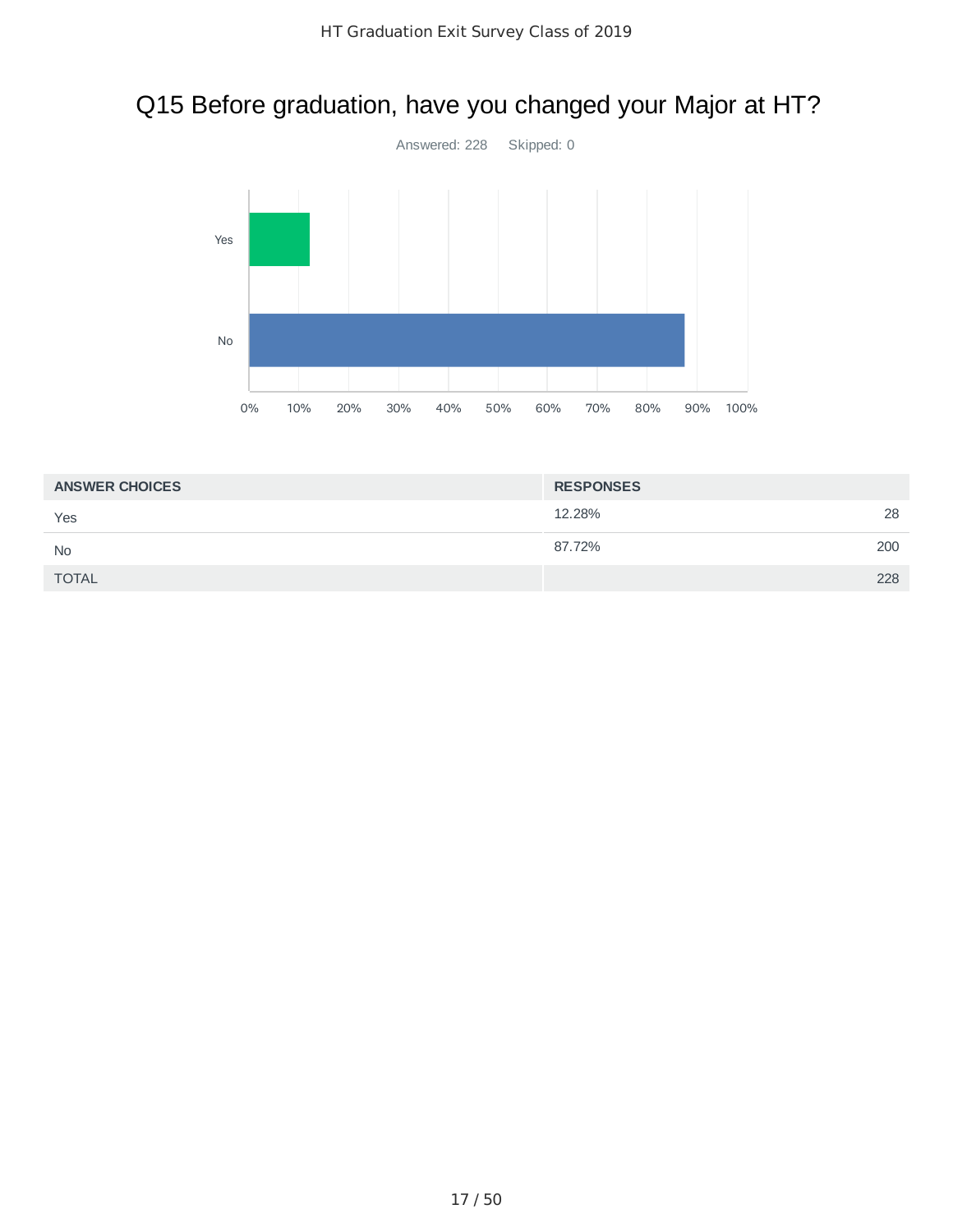

# Q16 What is your GPA in your Major?

| <b>ANSWER CHOICES</b> | <b>RESPONSES</b> |     |
|-----------------------|------------------|-----|
| 1.50-1.99             | 0.00%            | 0   |
| $2.00 - 2.49$         | 3.51%            | 8   |
| 2.50-2.99             | 14.91%           | 34  |
| $3.00 - 3.49$         | 34.65%           | 79  |
| $3.50 - 4.00$         | 46.93%           | 107 |
| <b>TOTAL</b>          |                  | 228 |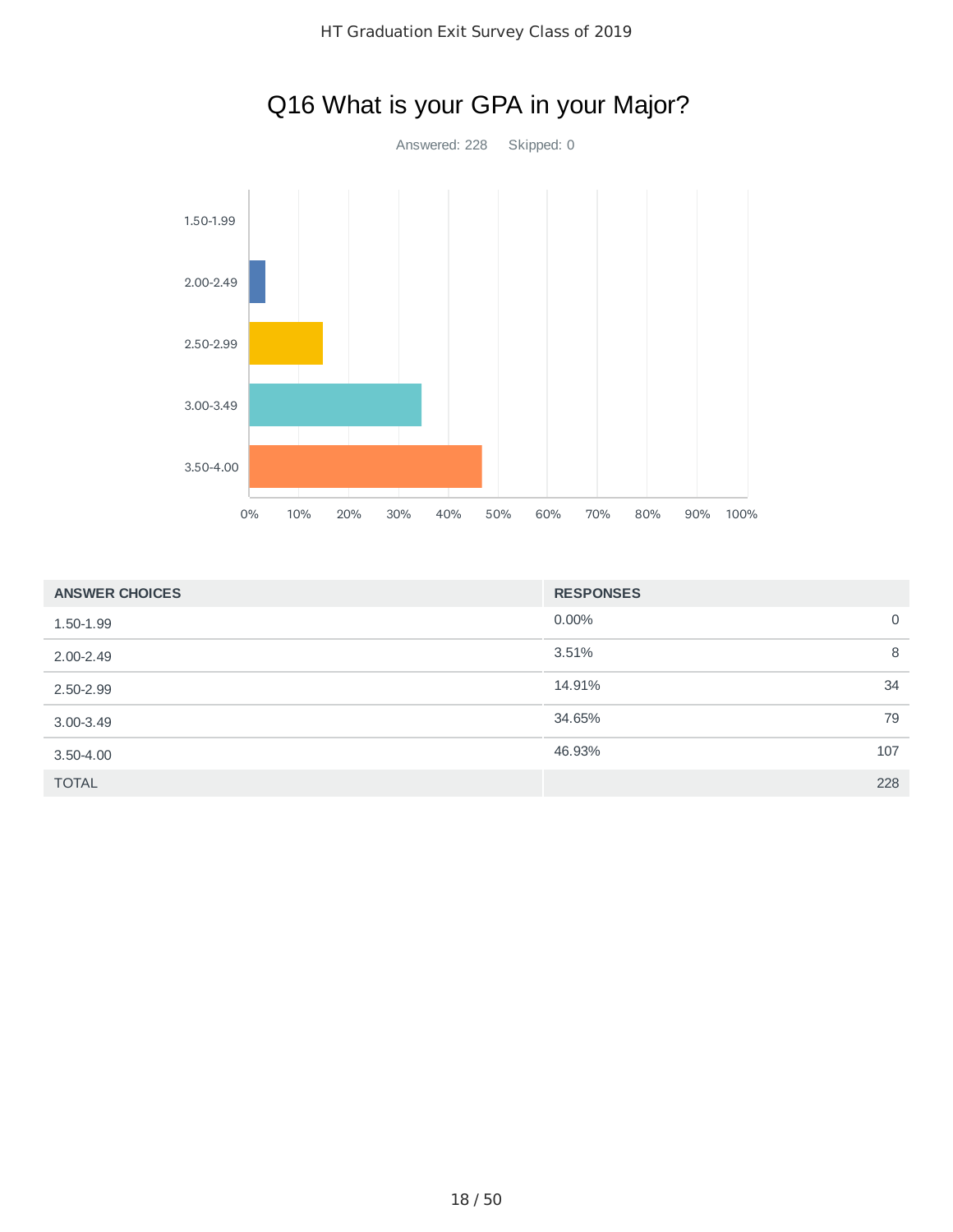

| <b>ANSWER CHOICES</b> | <b>RESPONSES</b>     |
|-----------------------|----------------------|
| 1.50-1.99             | 0.00%<br>$\mathbf 0$ |
| $2.00 - 2.49$         | 4.82%<br>11          |
| 2.50-2.99             | 40<br>17.54%         |
| $3.00 - 3.49$         | 35.53%<br>81         |
| $3.50 - 4.00$         | 96<br>42.11%         |
| <b>TOTAL</b>          | 228                  |

## Q17 What is your overall GPA?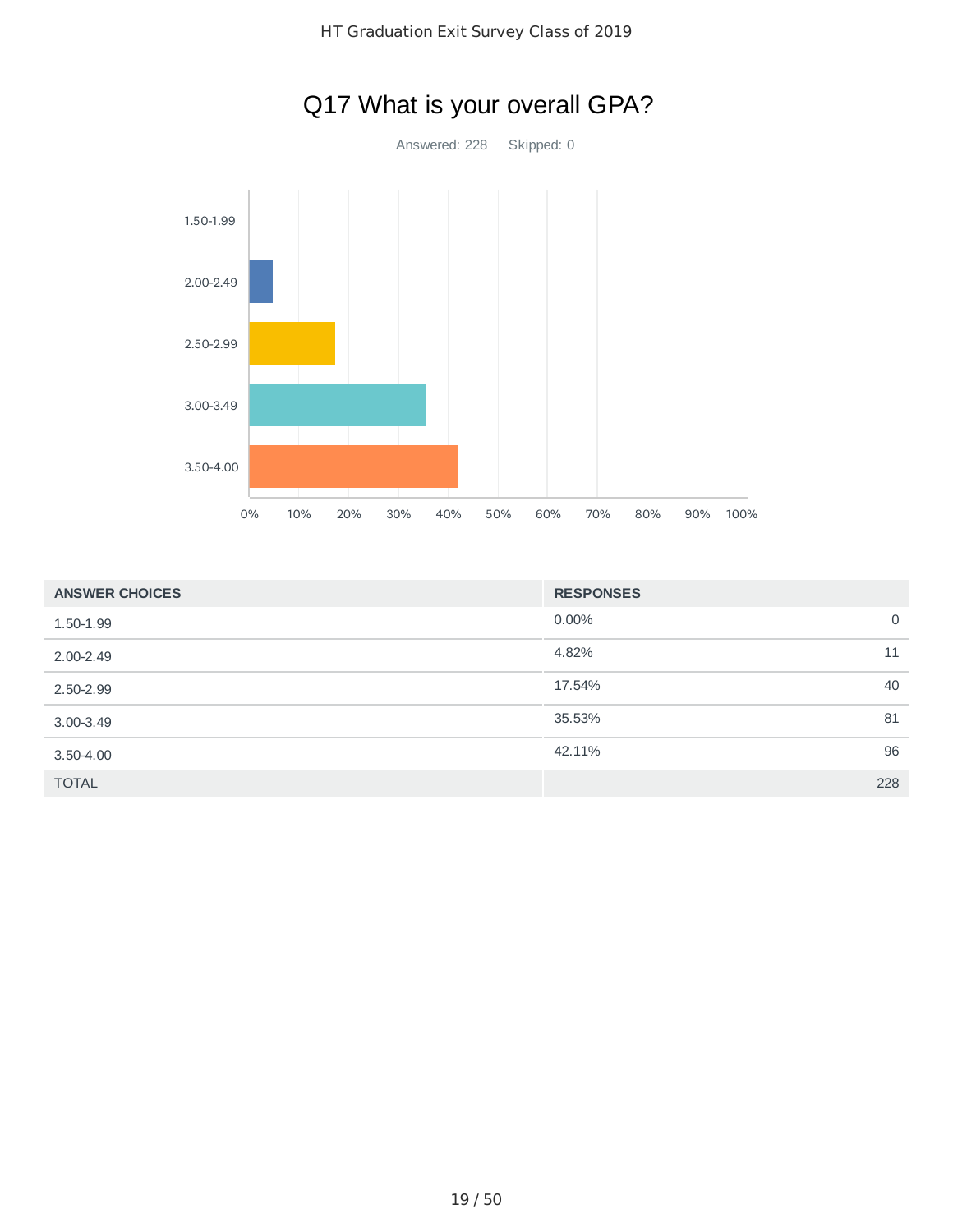## Q18 Have you joined a student organization at HT?



| <b>ANSWER CHOICES</b> | <b>RESPONSES</b> |     |
|-----------------------|------------------|-----|
| Yes                   | 40.64%           | 89  |
| <b>No</b>             | 59.36%           | 130 |
| <b>TOTAL</b>          |                  | 219 |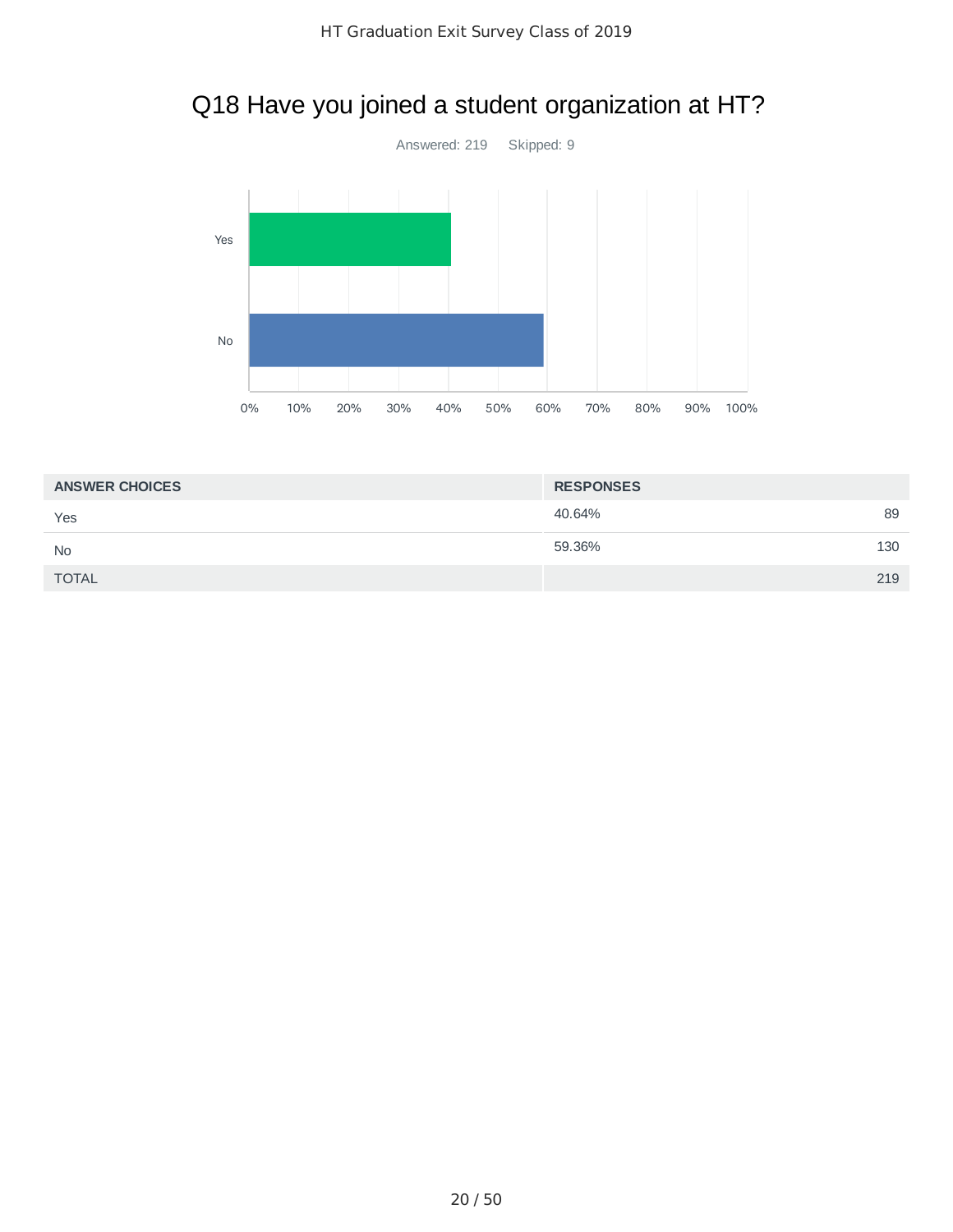

#### Q19 How much did you borrow for your College Education?

| <b>ANSWER CHOICES</b>     | <b>RESPONSES</b> |
|---------------------------|------------------|
| None                      | 22<br>9.65%      |
| Less than $$5,000$        | 2<br>0.88%       |
| Between \$5,001-\$14,999  | 32<br>14.04%     |
| Between \$15,000-\$29,999 | 26.32%<br>60     |
| More than \$30,000        | 49.12%<br>112    |
| <b>TOTAL</b>              | 228              |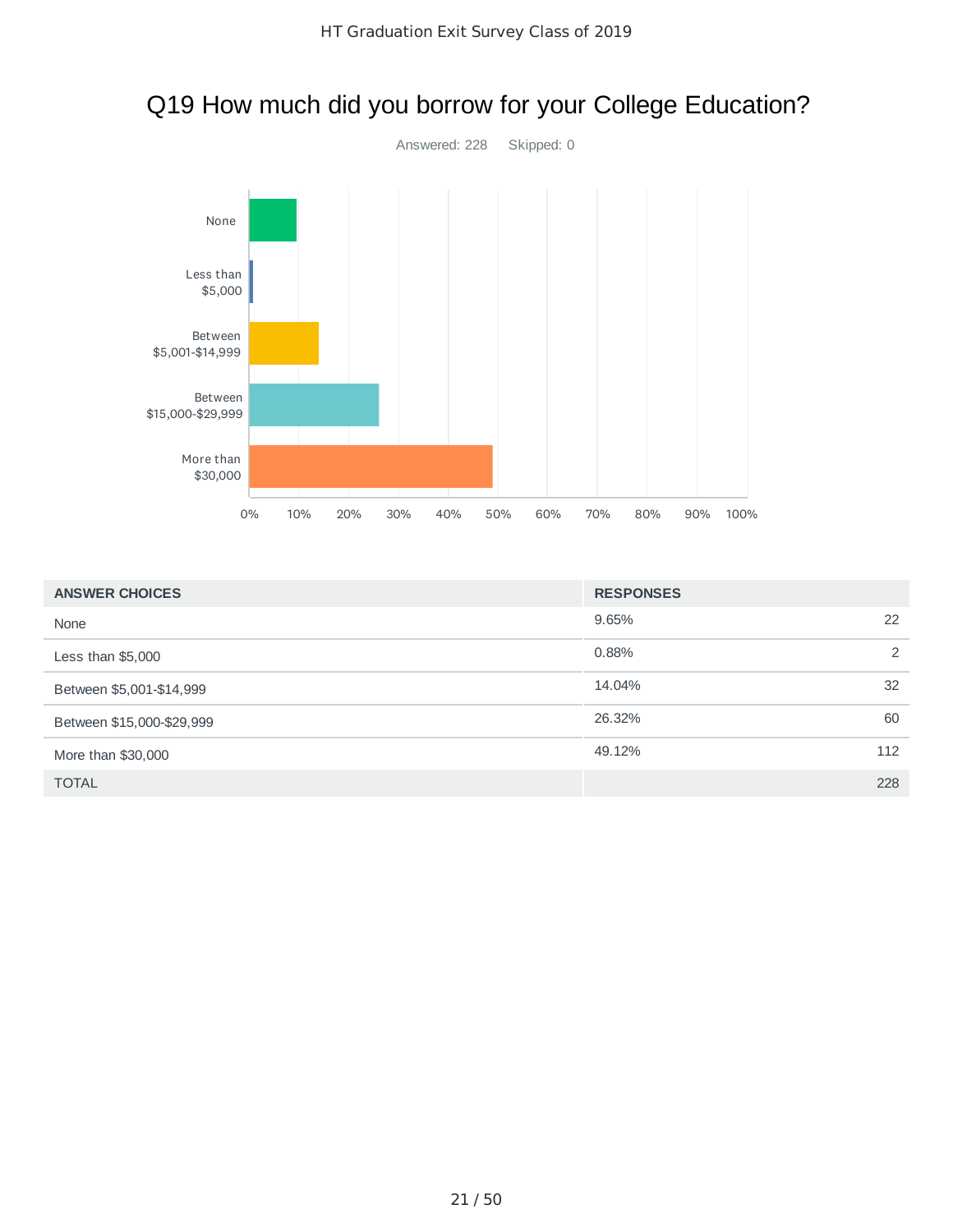# Q20 Did you apply or participate in any internship(s) while at HT?



| <b>ANSWER CHOICES</b> | <b>RESPONSES</b> |     |
|-----------------------|------------------|-----|
| Yes                   | 37.72%           | 86  |
| <b>No</b>             | 62.28%           | 142 |
| <b>TOTAL</b>          |                  | 228 |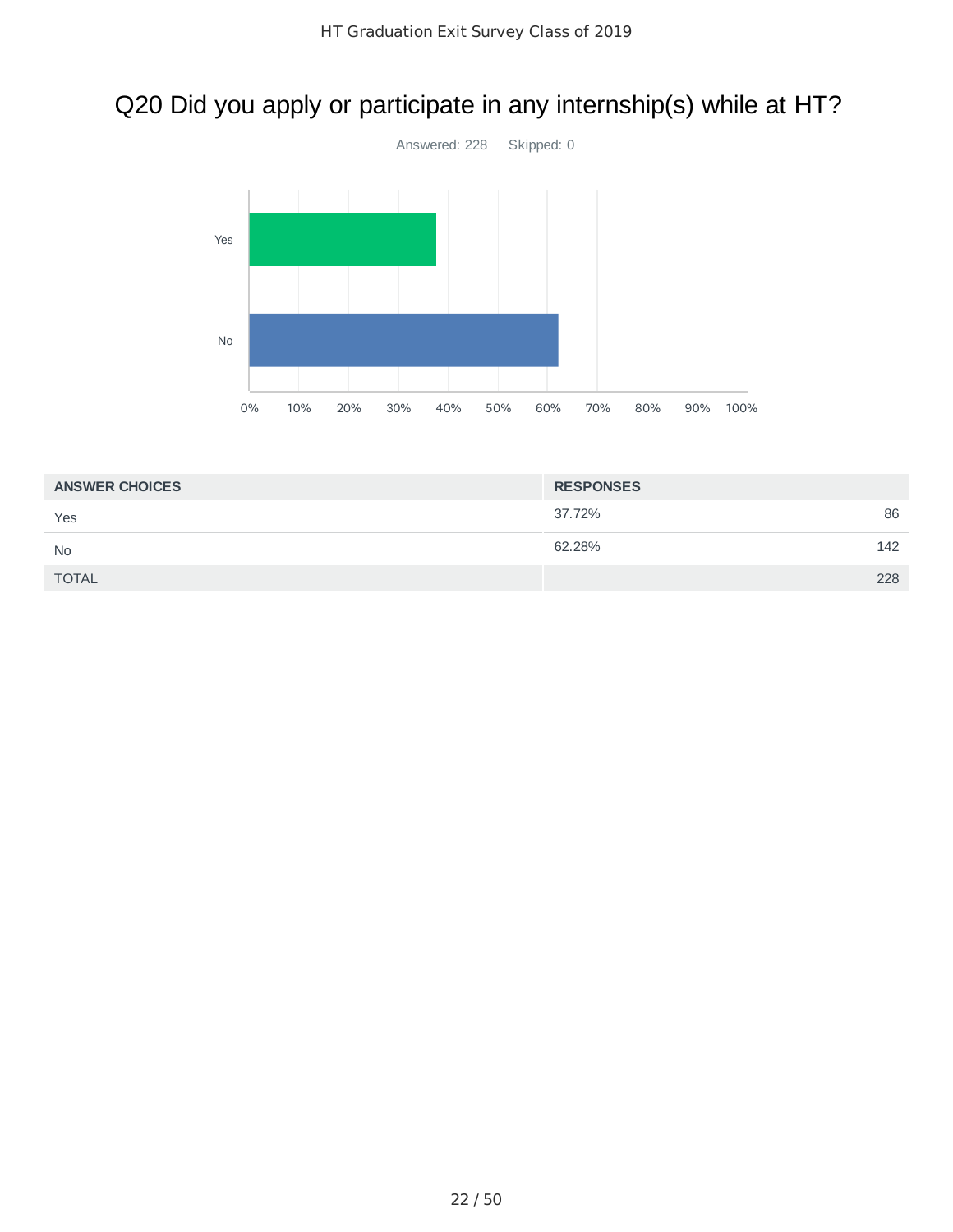#### HT Graduation Exit Survey Class of 2019



**Yes** No

|                                                         | <b>YES</b>   | <b>NO</b>    | <b>TOTAL</b> |
|---------------------------------------------------------|--------------|--------------|--------------|
| Did you interview with employers for any internship(s)? | 77.91%<br>67 | 22.09%<br>19 | 86           |
| Did you receive any internship offer(s)?                | 82.35%<br>70 | 17.65%<br>15 | 85           |
| Did you participate in any internship(s) while at HT?   | 94.19%<br>81 | 5.81%<br>b.  | 86           |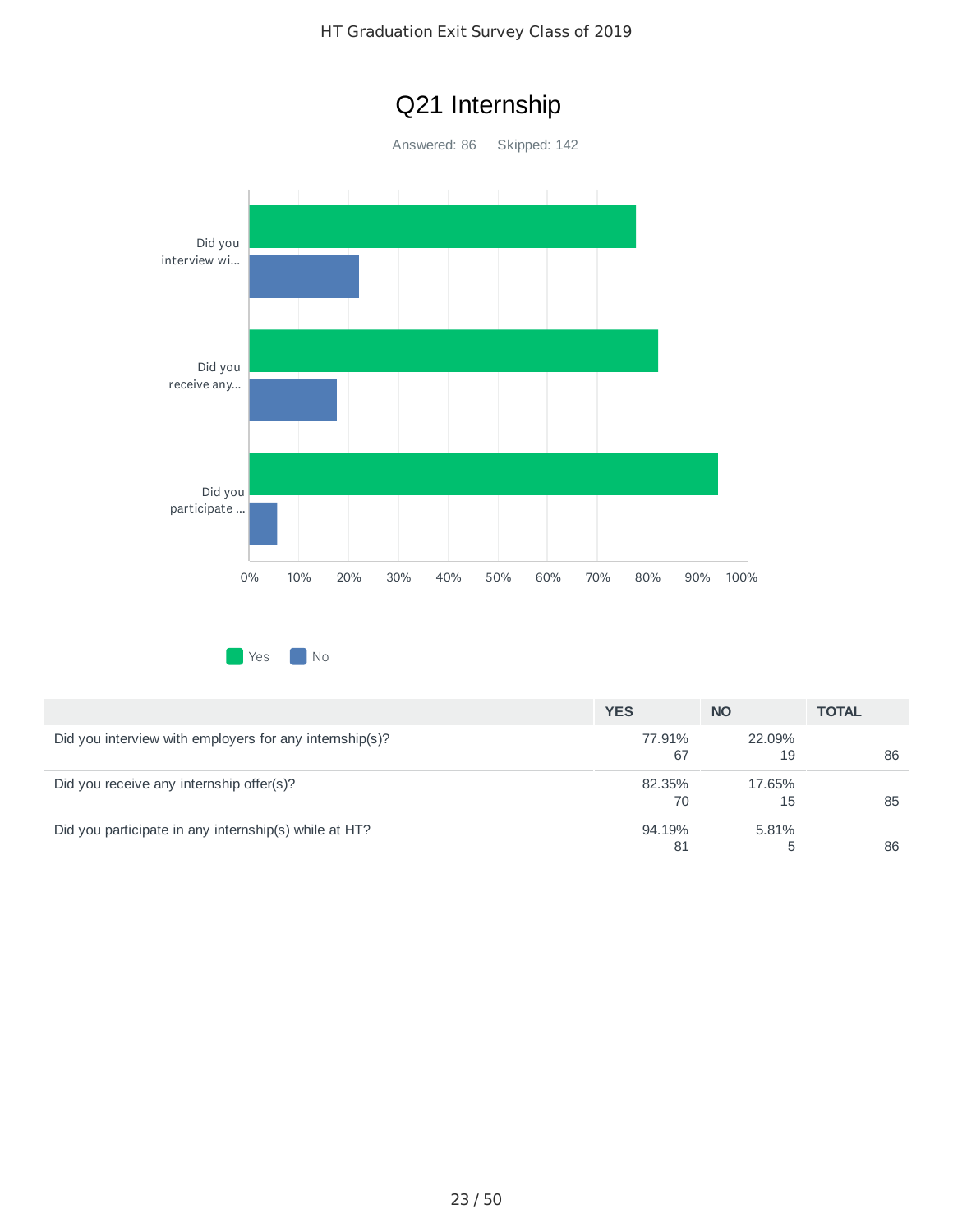#### Q22 Where did you learn of your internship position(s)? (Check all that apply)



| <b>ANSWER CHOICES</b>              | <b>RESPONSES</b> |    |
|------------------------------------|------------------|----|
| Directly Contacted Organization    | 17.44%           | 15 |
| <b>HT Career Services Staff</b>    | 29.07%           | 25 |
| HT Career Services Online System   | 5.81%            | 5  |
| HT Internship Fairs                | 12.79%           | 11 |
| HT Professor/Staff                 | 33.72%           | 29 |
| Internet/Website                   | 11.63%           | 10 |
| Networking (friends, family, etc.) | 27.91%           | 24 |
| Other (Please Specify)             | 19.77%           | 17 |
| Total Respondents: 86              |                  |    |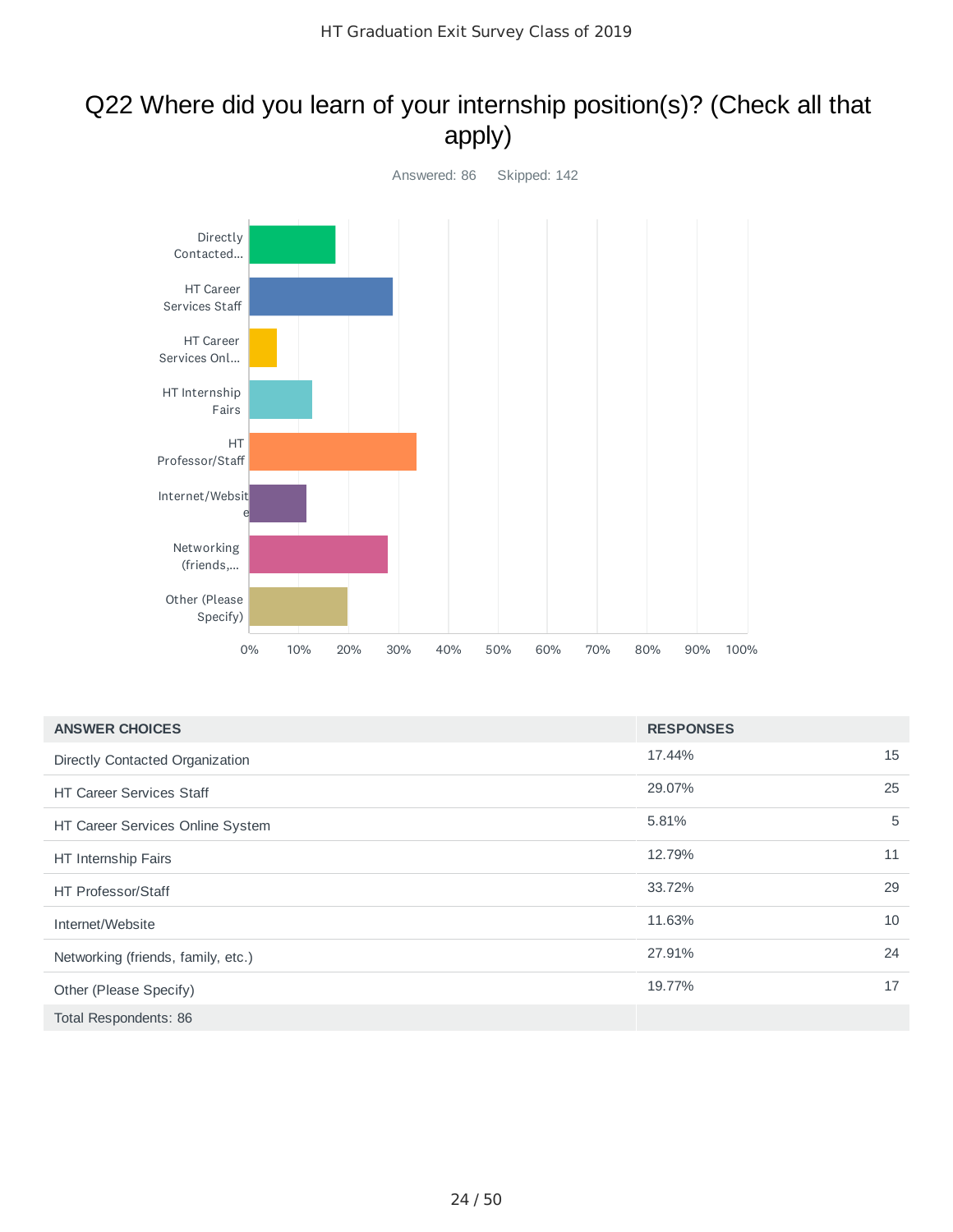# Q23 Please list the employer(s) with whom you interned.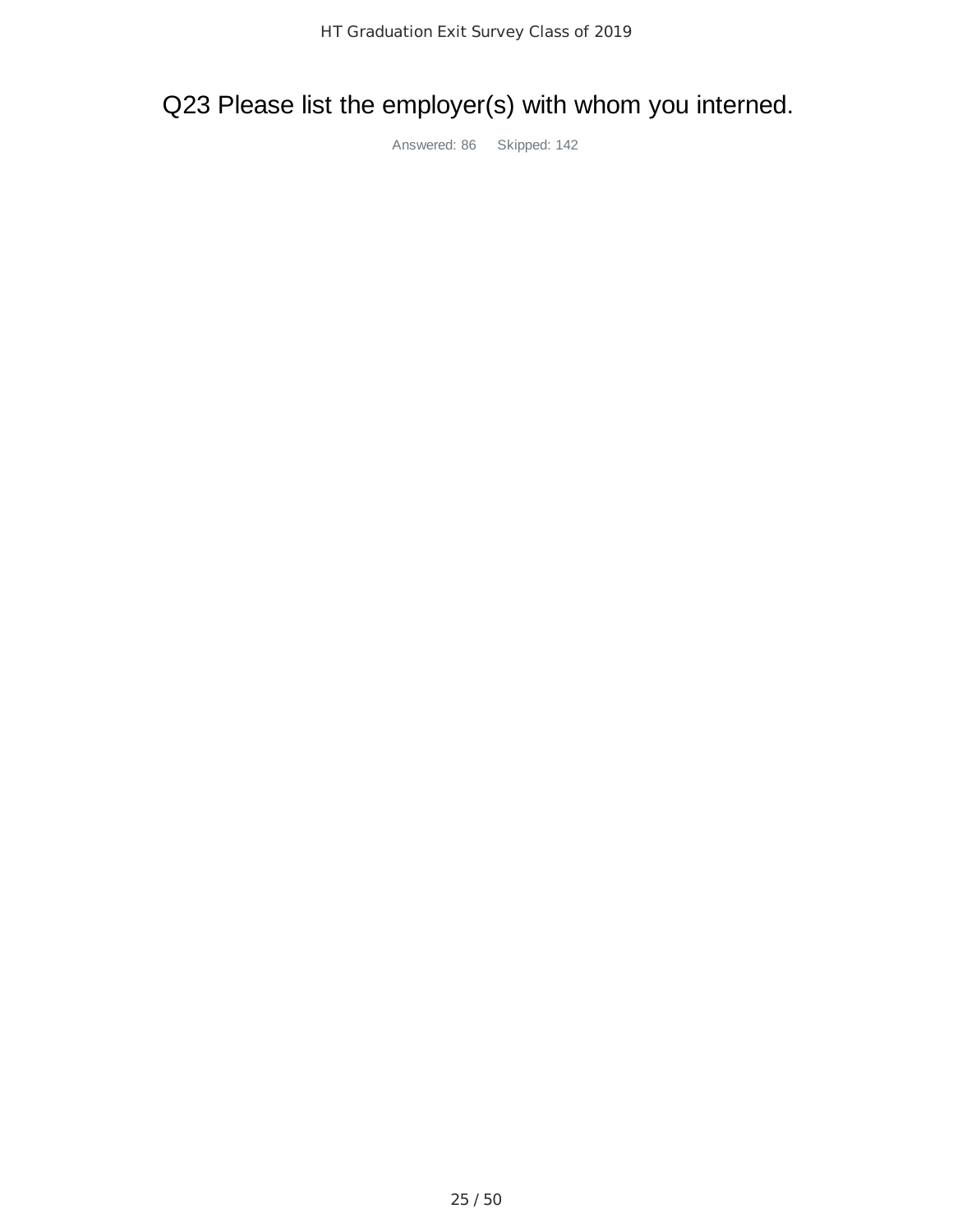## Q24 What type of internship(s)? (check all applies)



| <b>ANSWER CHOICES</b>  | <b>RESPONSES</b> |    |
|------------------------|------------------|----|
| Intern                 | 76.74%           | 66 |
| Field Study/Research   | 32.56%           | 28 |
| Practicum              | 3.49%            | 3  |
| Student Teaching       | 9.30%            | 8  |
| Other (Please Specify) | 9.30%            | 8  |
| Total Respondents: 86  |                  |    |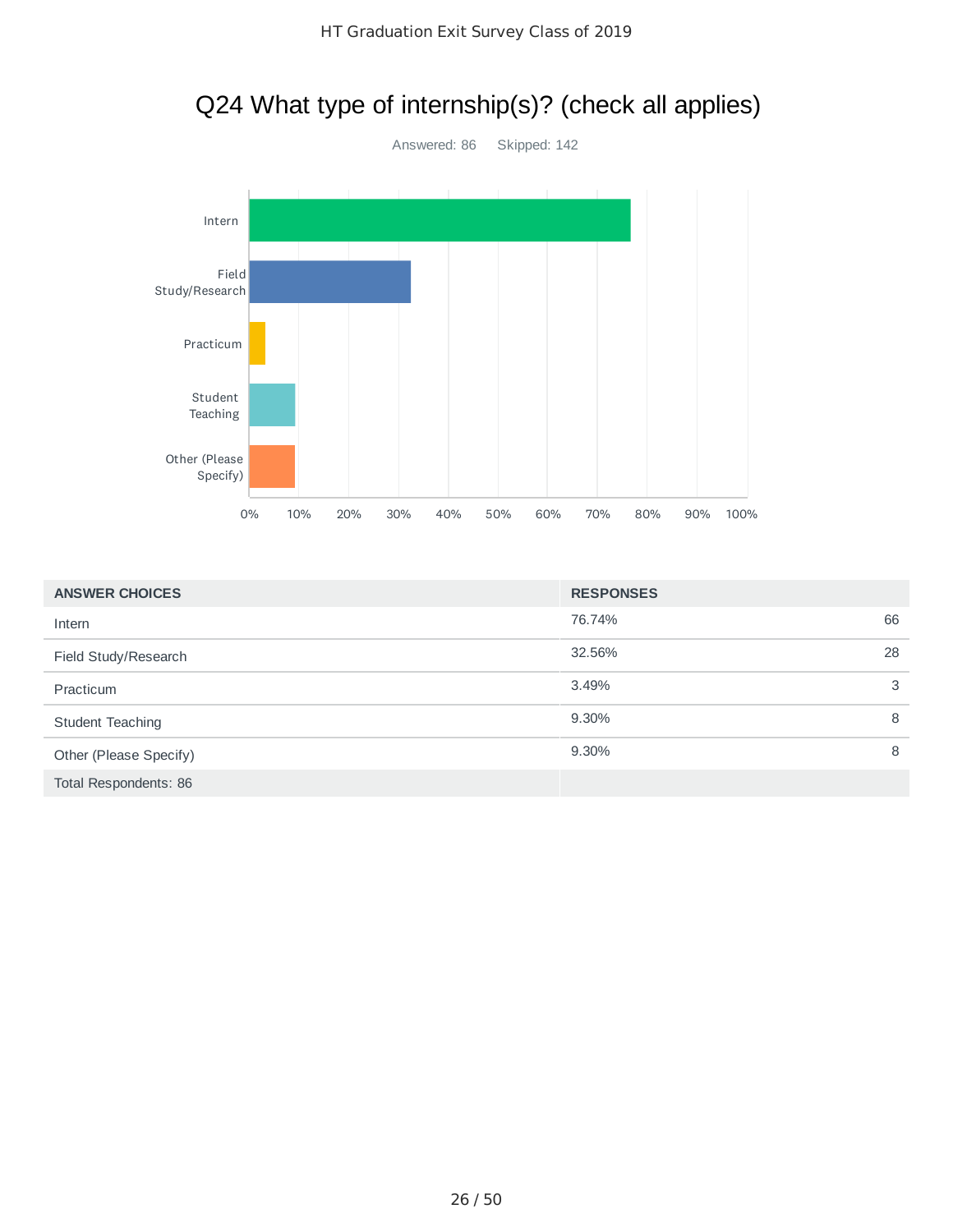## Q25 Did you apply to Graduate or Professional School while at HT?



| <b>ANSWER CHOICES</b> | <b>RESPONSES</b> |     |
|-----------------------|------------------|-----|
| Yes                   | 13.60%           | 31  |
| <b>No</b>             | 86.40%           | 197 |
| <b>TOTAL</b>          |                  | 228 |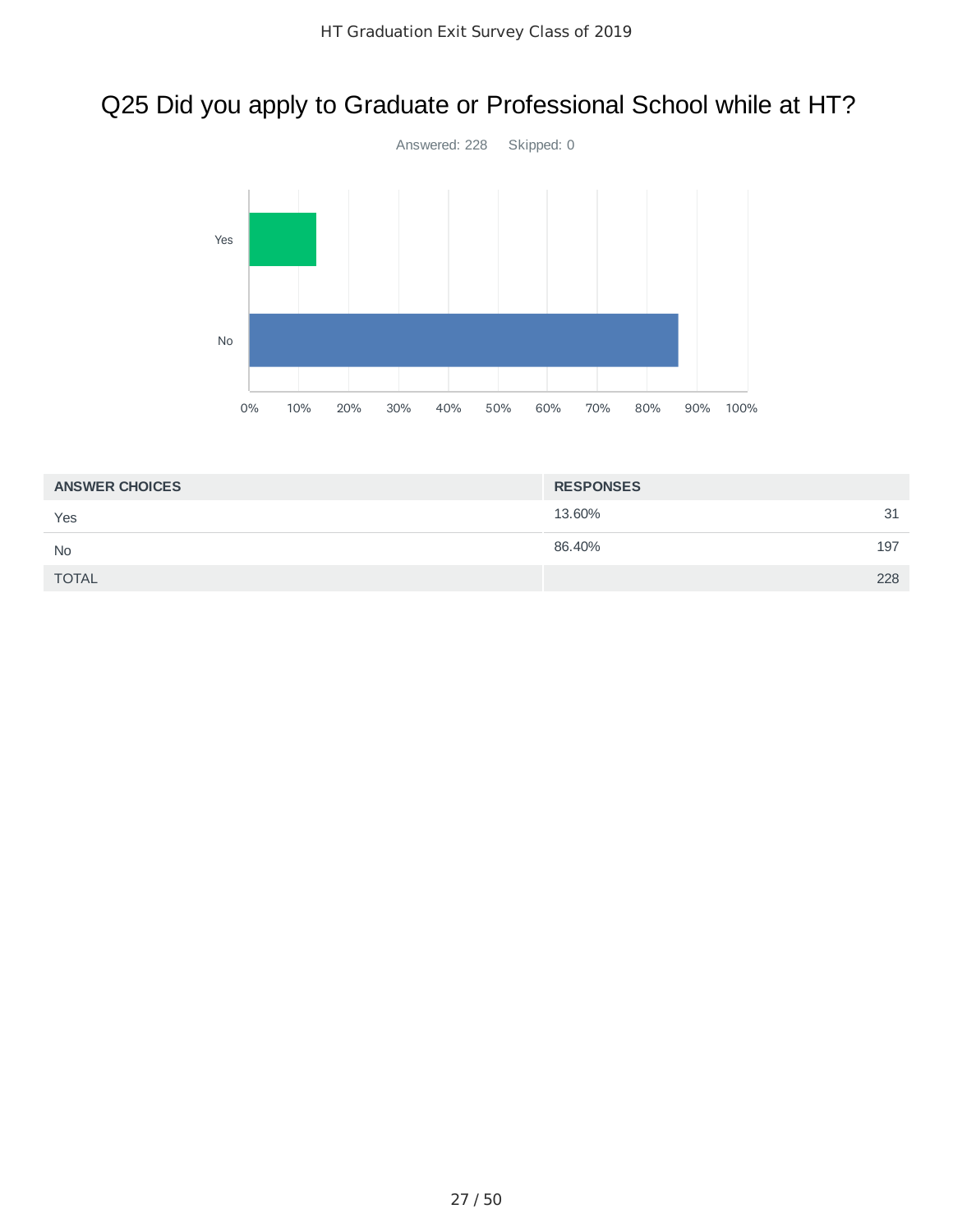#### Q26 Do you plan to apply to Graduate or Professional School in the next 12 months?



| <b>ANSWER CHOICES</b>        | <b>RESPONSES</b> |    |
|------------------------------|------------------|----|
| Yes                          | 33.50%           | 66 |
| <b>No</b>                    | 27.41%           | 54 |
| I am uncertain at this time. | 39.09%           | 77 |
| <b>TOTAL</b>                 | 197              |    |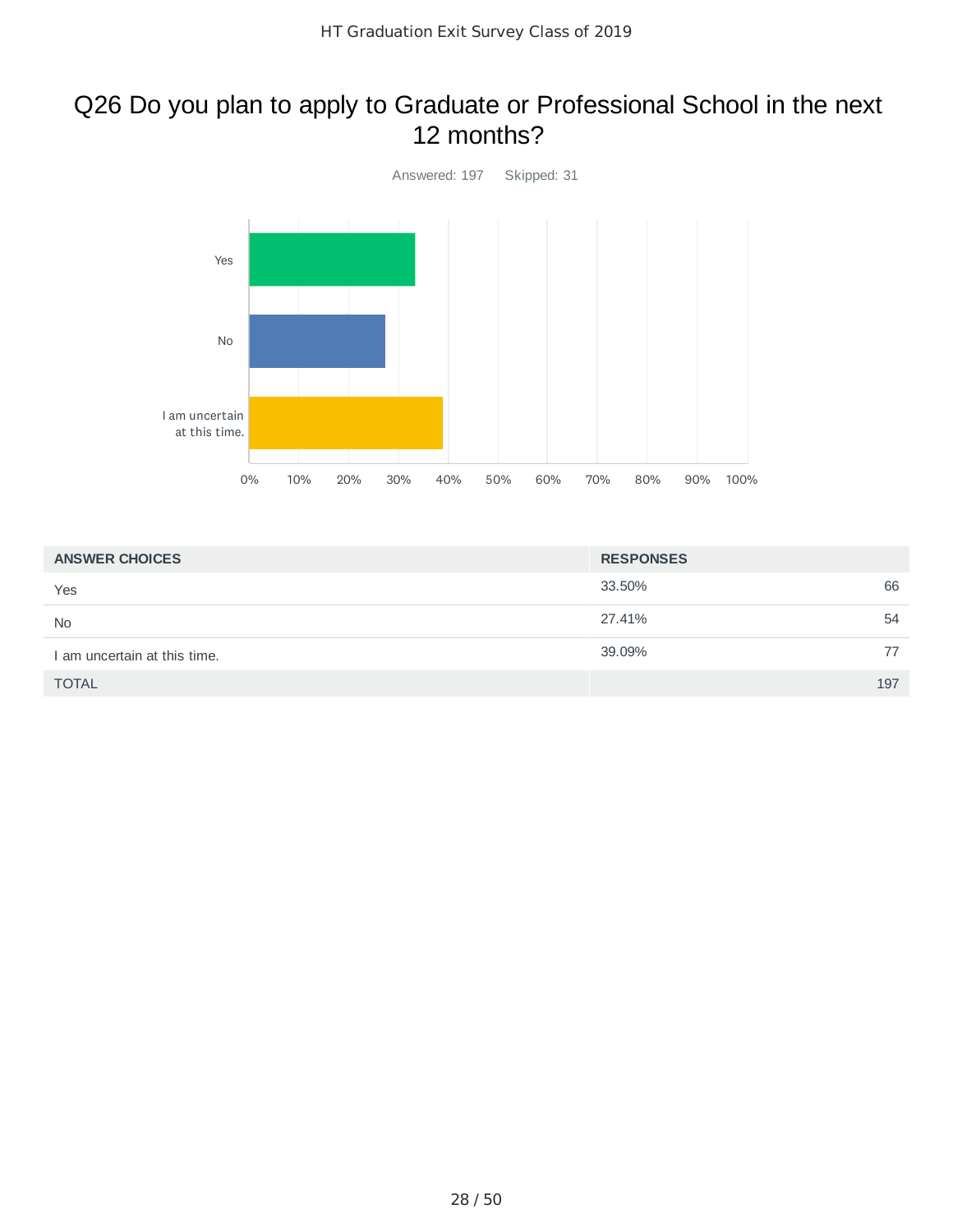## Q27 Continuing Education

Answered: 31 Skipped: 197



**No** Yes **No** 

|                                                                      | <b>YES</b>   | <b>NO</b>    | <b>TOTAL</b> |
|----------------------------------------------------------------------|--------------|--------------|--------------|
| Have you been accepted by any graduate or professional school(s)?    | 54.84%       | 45.16%<br>14 |              |
| Will you attend a graduate or professional school that admitted you? | 64.52%<br>20 | 35.48%       |              |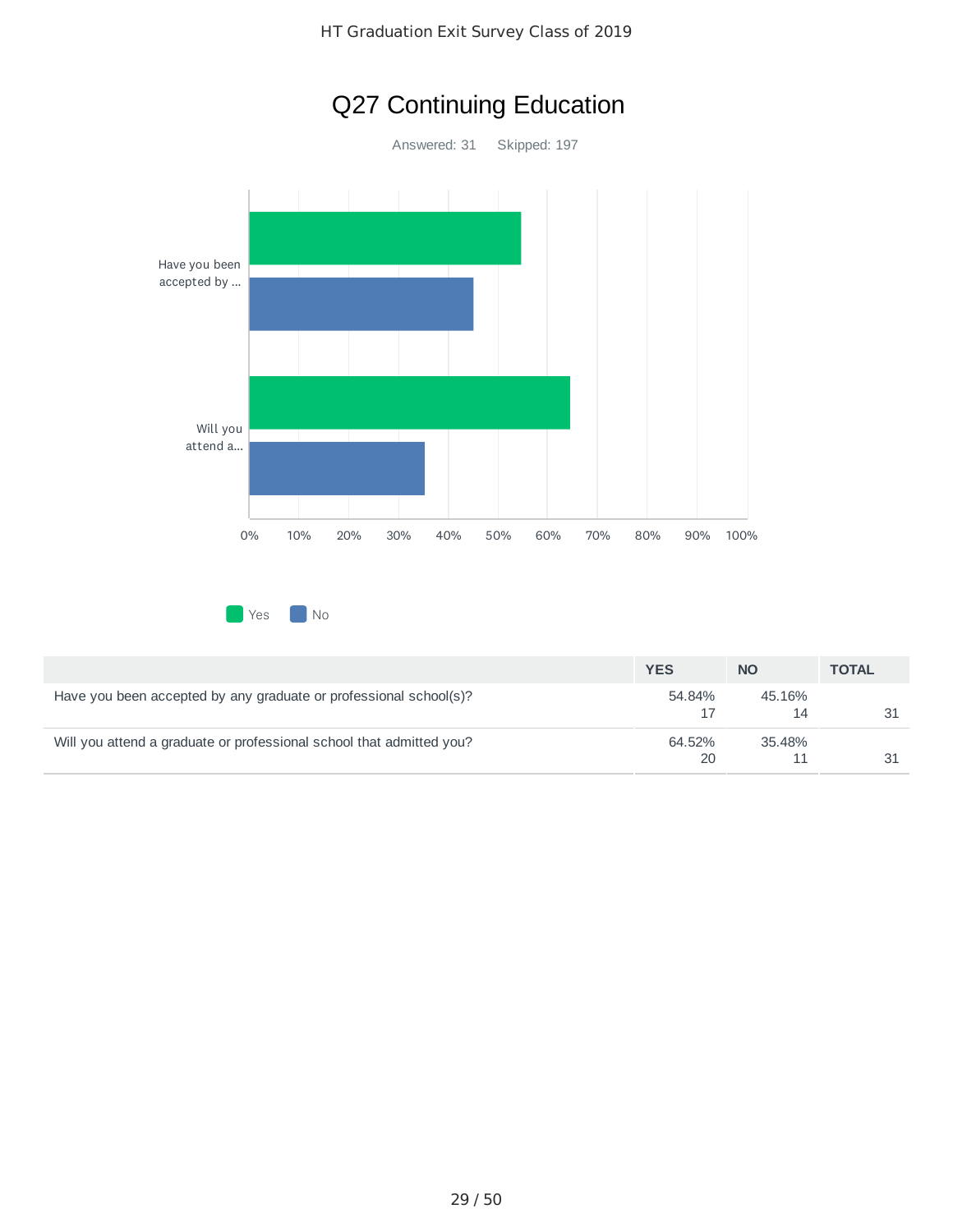### Q28 If you have been accepted to a Graduate or Professional School, please specify:

Answered: 31 Skipped: 197

| <b>ANSWER CHOICES</b>   | <b>RESPONSES</b> |    |
|-------------------------|------------------|----|
| Degree Type             | 100.00%          | 31 |
| Major                   | 100.00%          | 31 |
| Institution             | 100.00%          | 31 |
| Location (city & state) | 100.00%          | 31 |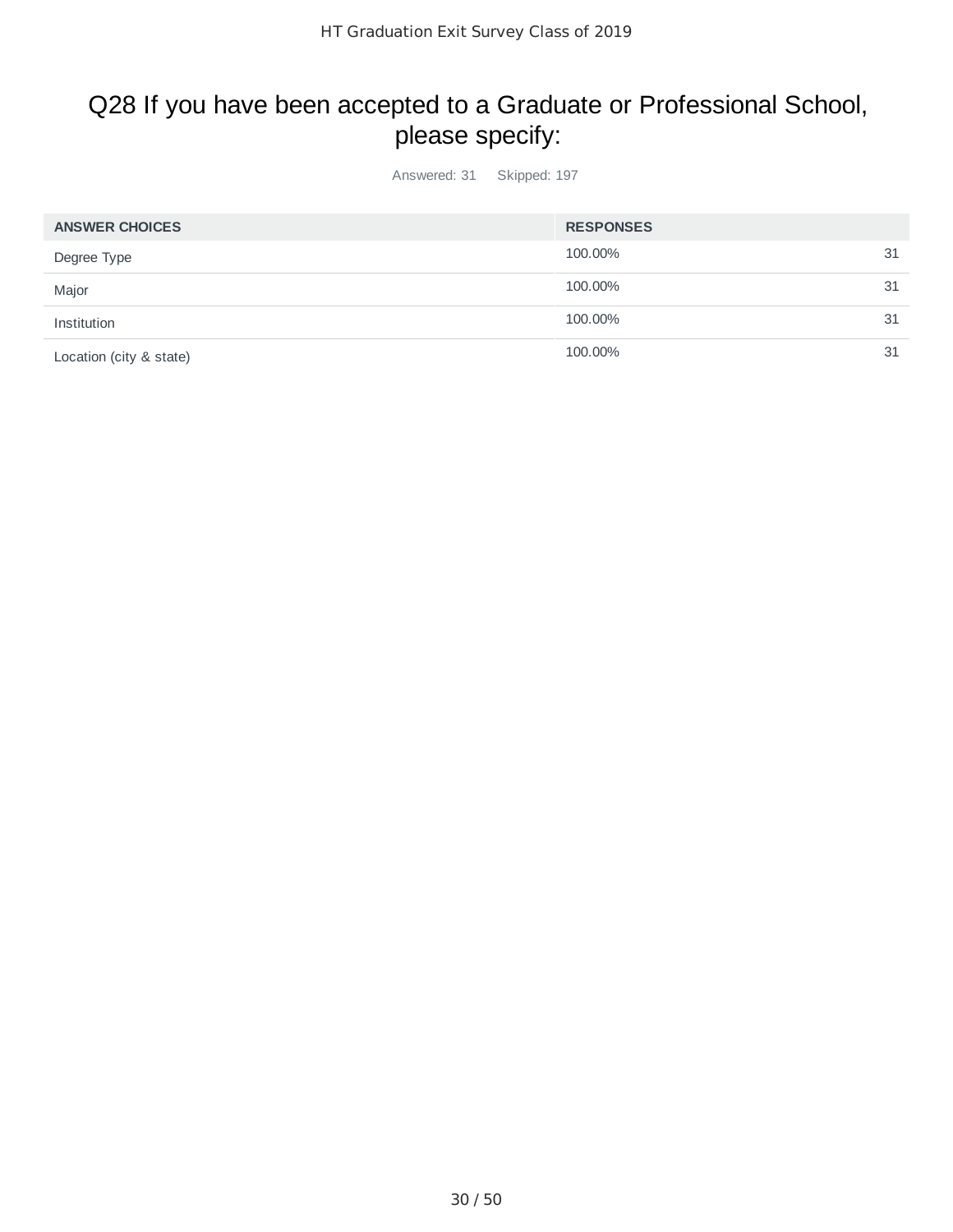

Q29 Job-Seeking Experience

| Yes | No |
|-----|----|
|     |    |

|                                                     | <b>YES</b> | <b>NO</b> | <b>TOTAL</b> |
|-----------------------------------------------------|------------|-----------|--------------|
| Did you apply for any job(s) while at HT?           | 48.25%     | 51.75%    |              |
|                                                     | 110        | 118       | 228          |
| Did you interview with any employer(s) while at HT? | 41.23%     | 58.77%    |              |
|                                                     | 94         | 134       | 228          |
| Did you receive any job offer(s) while at HT?       | 39.47%     | 60.53%    |              |
|                                                     | 90         | 138       | 228          |
| Did you accept any job offer(s) while at HT?        | 32.14%     | 67.86%    |              |
|                                                     | 72         | 152       | 224          |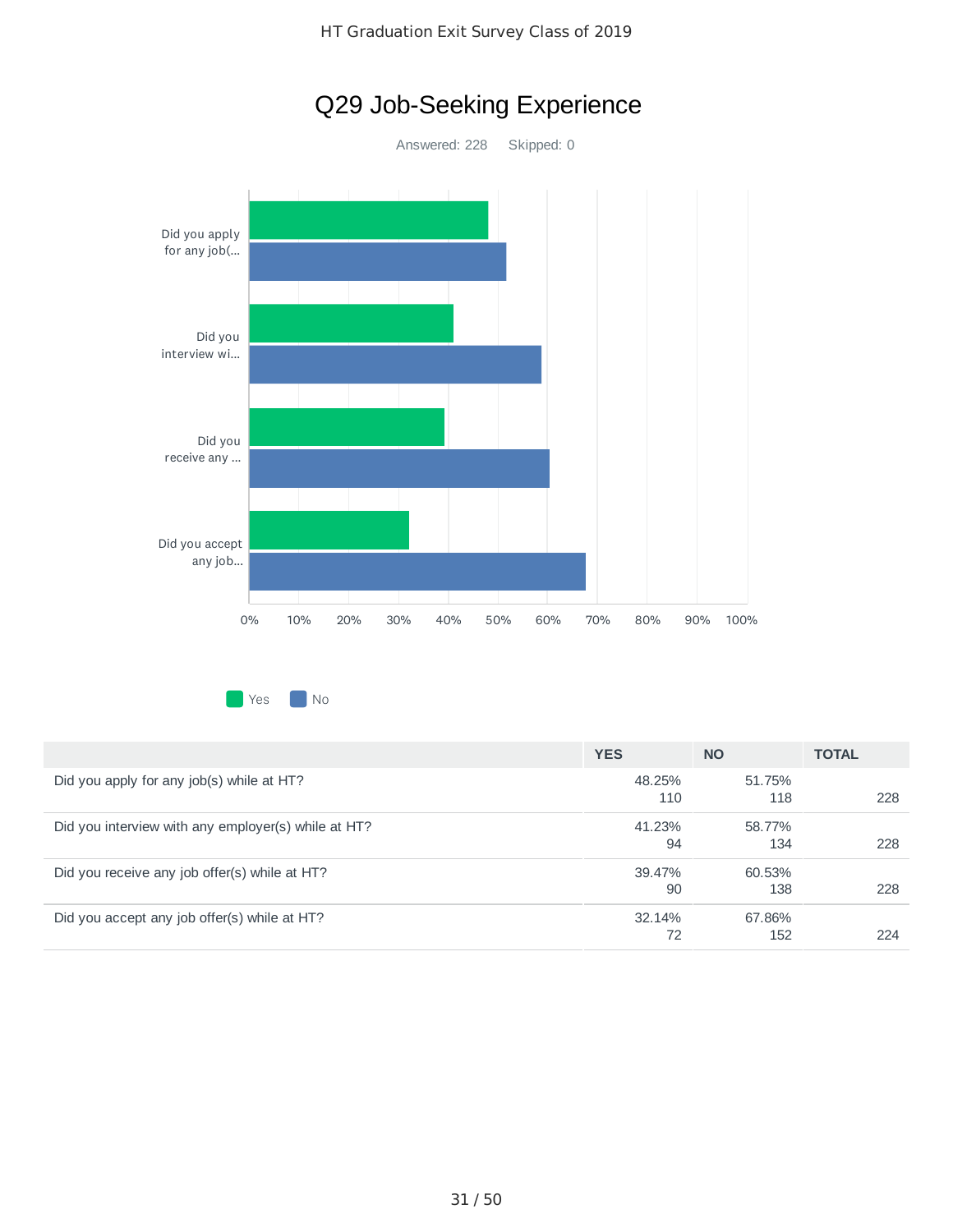#### Q30 If you received any job offer(s) while at HT, where did you learn of the position(s)? (Check all that apply)

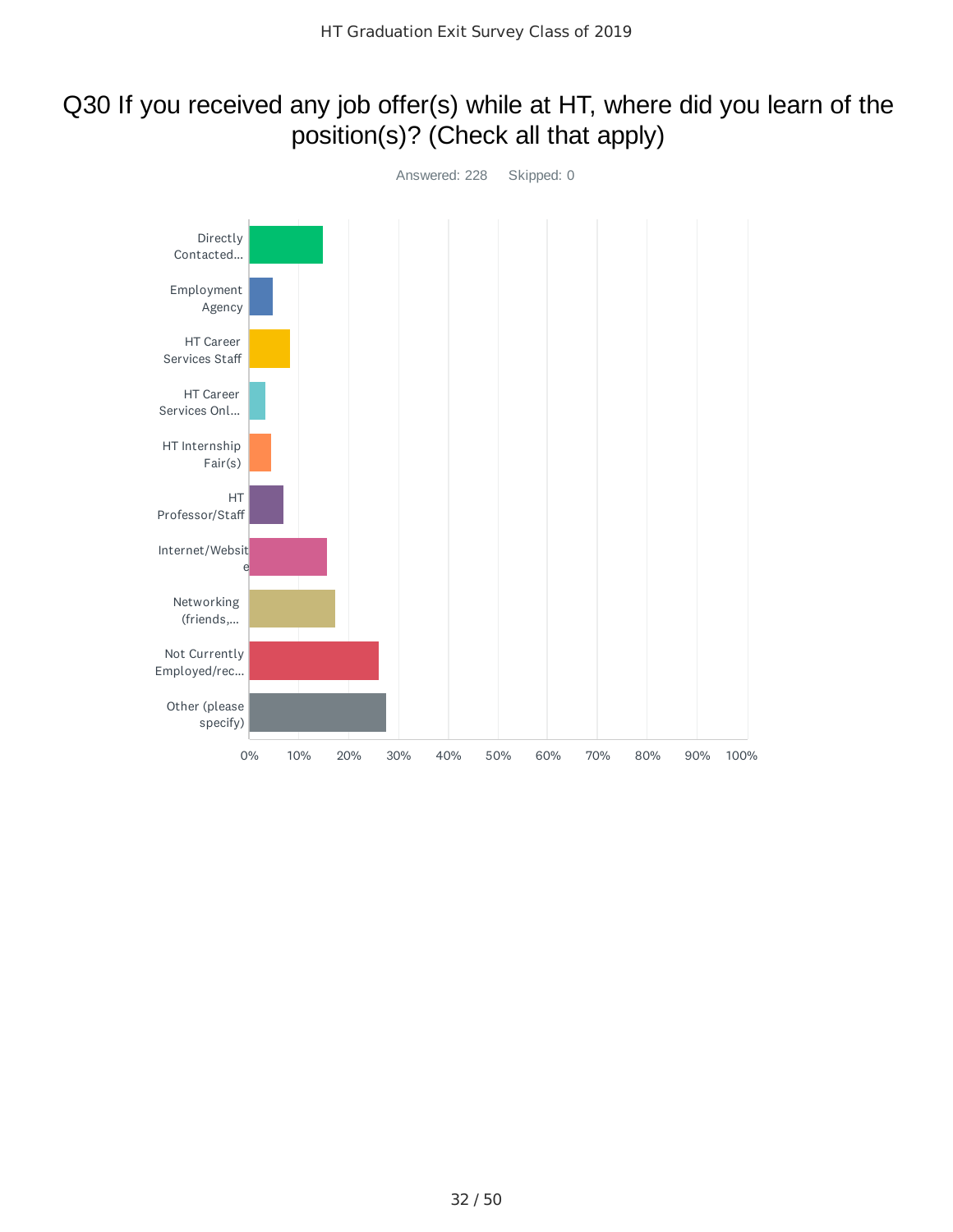#### HT Graduation Exit Survey Class of 2019

| <b>ANSWER CHOICES</b>                       | <b>RESPONSES</b> |    |
|---------------------------------------------|------------------|----|
| Directly Contacted Employer                 | 14.91%           | 34 |
| <b>Employment Agency</b>                    | 4.82%            | 11 |
| <b>HT Career Services Staff</b>             | 8.33%            | 19 |
| HT Career Services Online System            | 3.51%            | 8  |
| HT Internship Fair(s)                       | 4.39%            | 10 |
| <b>HT Professor/Staff</b>                   | 7.02%            | 16 |
| Internet/Website                            | 15.79%           | 36 |
| Networking (friends, family, self)          | 17.54%           | 40 |
| Not Currently Employed/received a job offer | 26.32%           | 60 |
| Other (please specify)                      | 27.63%           | 63 |
| Total Respondents: 228                      |                  |    |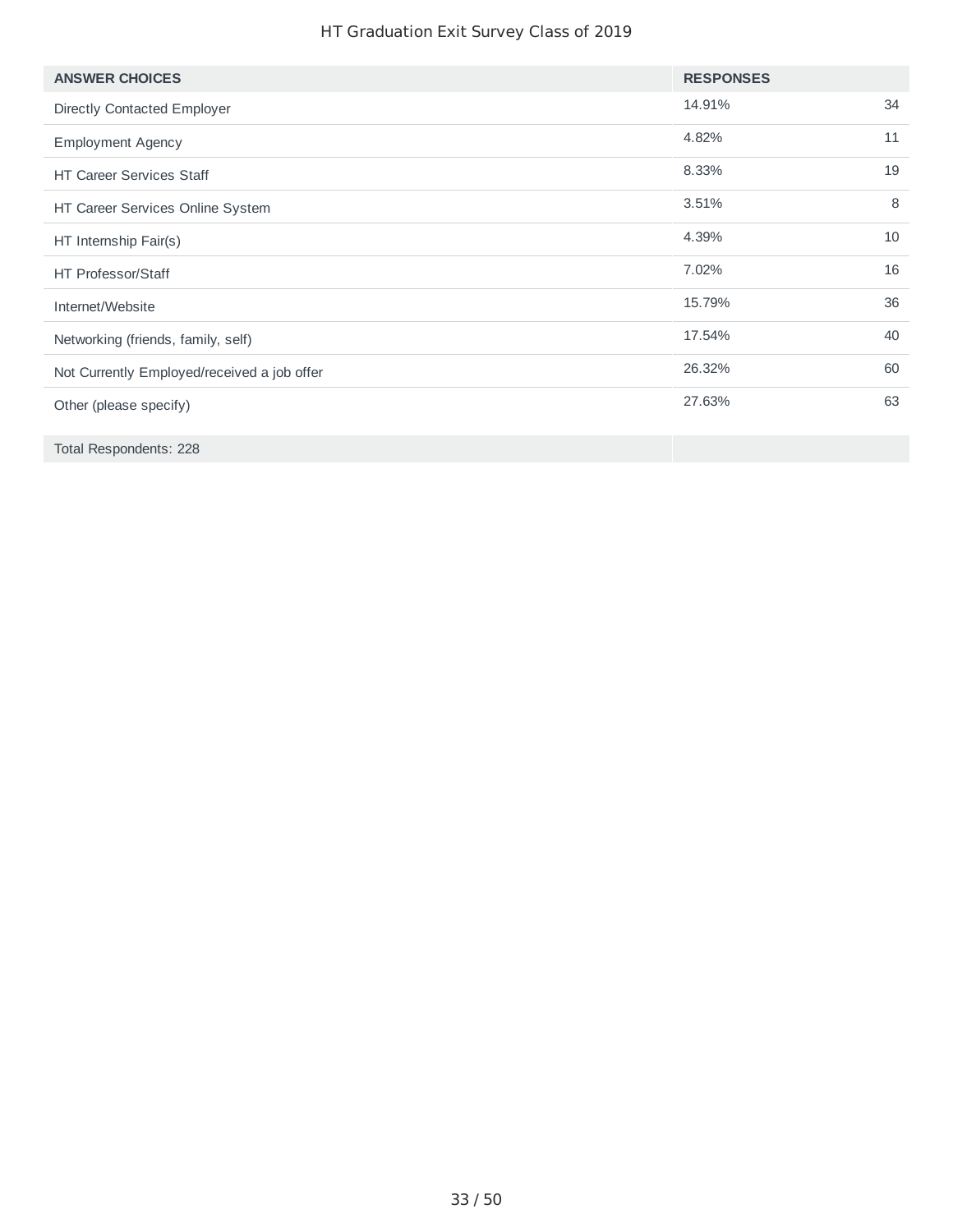## Q31 If you received any job offer(s) as a result of Campus Career Fairs, please list the employer(s).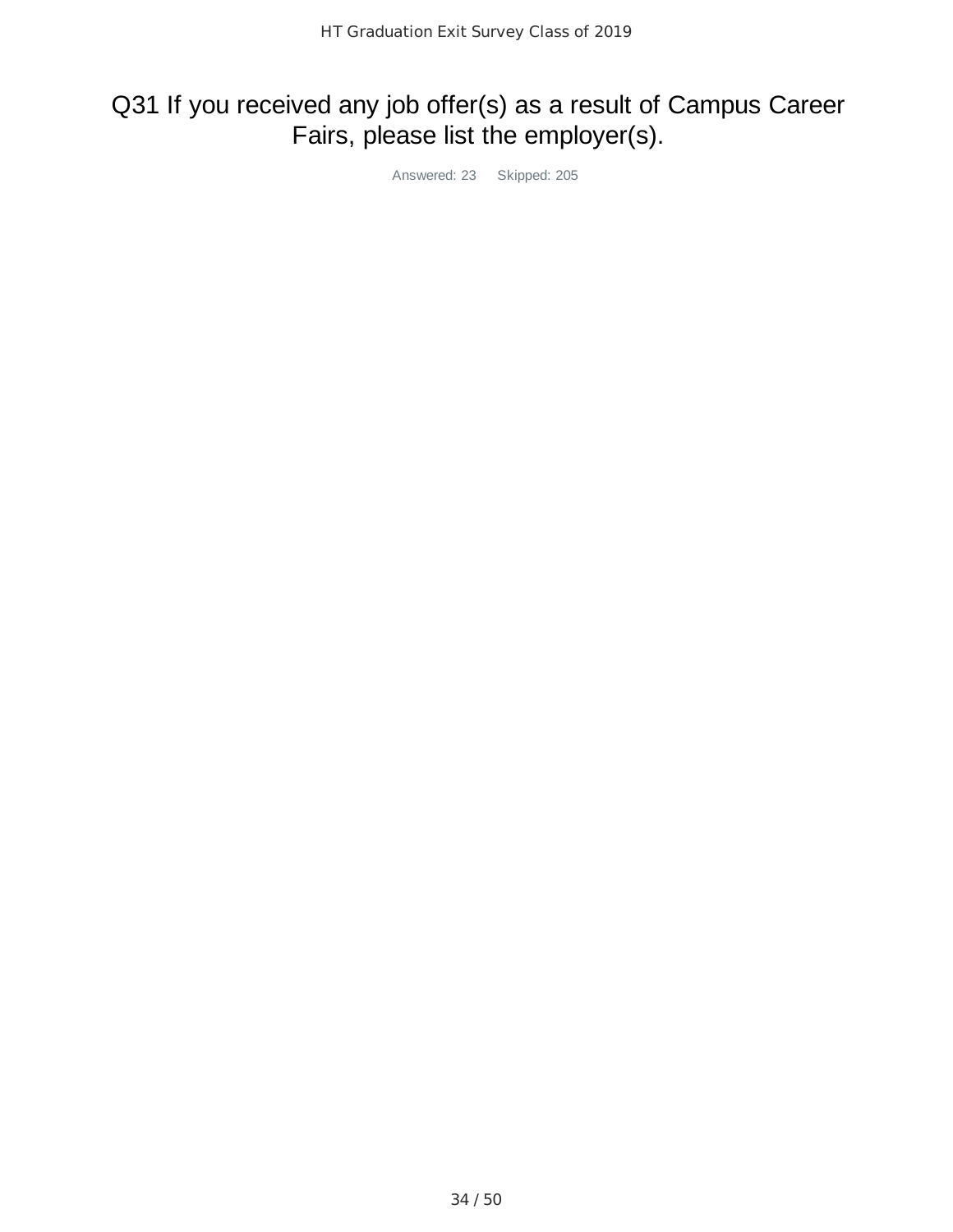#### Q32 Will you be employed upon graduation? (check all that apply)



| <b>ANSWER CHOICES</b>                       | <b>RESPONSES</b> |     |
|---------------------------------------------|------------------|-----|
| Employed Full-time                          | 64.04%           | 146 |
| <b>Employed Part-time</b>                   | 10.96%           | 25  |
| Not Employed                                | 7.02%            | 16  |
| Seeking Employment                          | 19.30%           | 44  |
| Seeking Continuing Education                | 6.58%            | 15  |
| Not Seeking Employment/Continuing Education | 2.63%            | 6   |
| Total Respondents: 228                      |                  |     |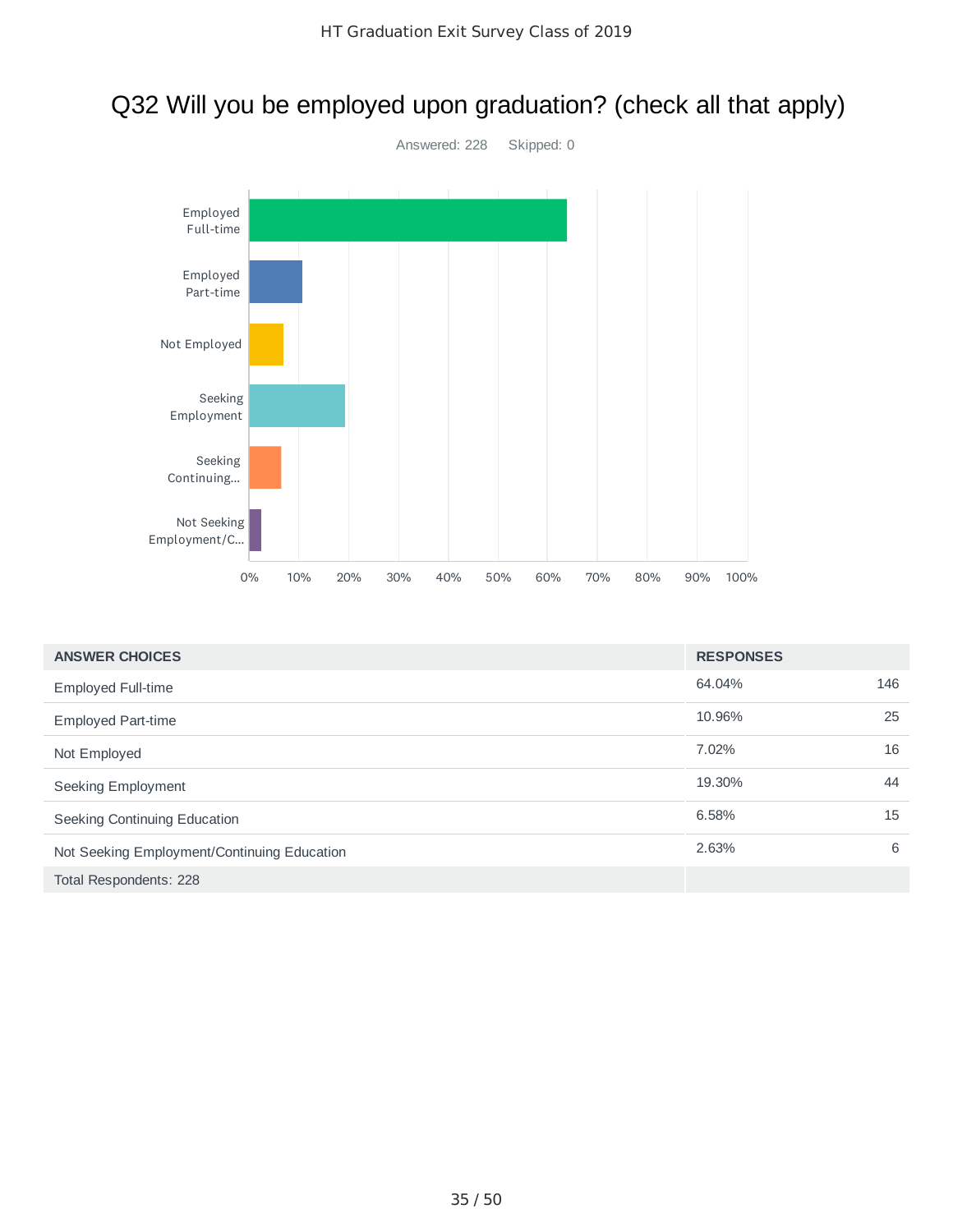#### Q33 How related is your primary job upon graduation to your program/area of study at HT?



| <b>ANSWER CHOICES</b>        | <b>RESPONSES</b>    |
|------------------------------|---------------------|
| very related                 | 36.8%<br>84         |
| somewhat related             | 26.8%<br>61         |
| neither related or unrelated | 8.3%<br>19          |
| somewhat unrelated           | $7^{\circ}$<br>3.1% |
| very unrelated               | 23<br>10.1%         |
| N/A                          | 34<br>14.9%         |
| <b>TOTAL</b>                 | 228                 |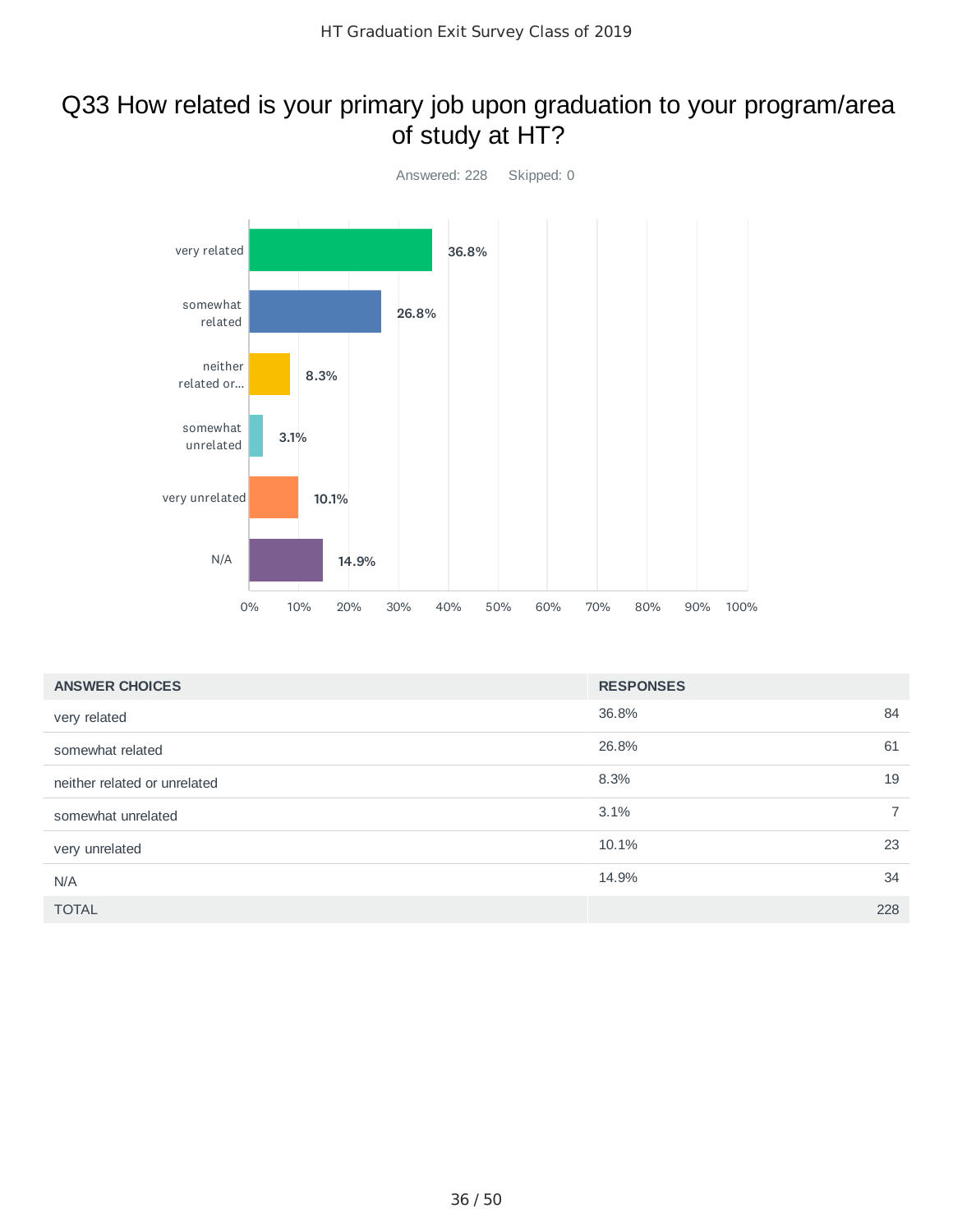#### Q34 If you are currently employed while at HT, do you anticipate a change in status at work as a result of having attained this degree?



| <b>ANSWER CHOICES</b>  | <b>RESPONSES</b> |
|------------------------|------------------|
| Yes                    | 39.9%<br>91      |
| <b>No</b>              | 65<br>28.5%      |
| Not currently employed | 25<br>11.0%      |
| N/A                    | 47<br>20.6%      |
| <b>TOTAL</b>           | 228              |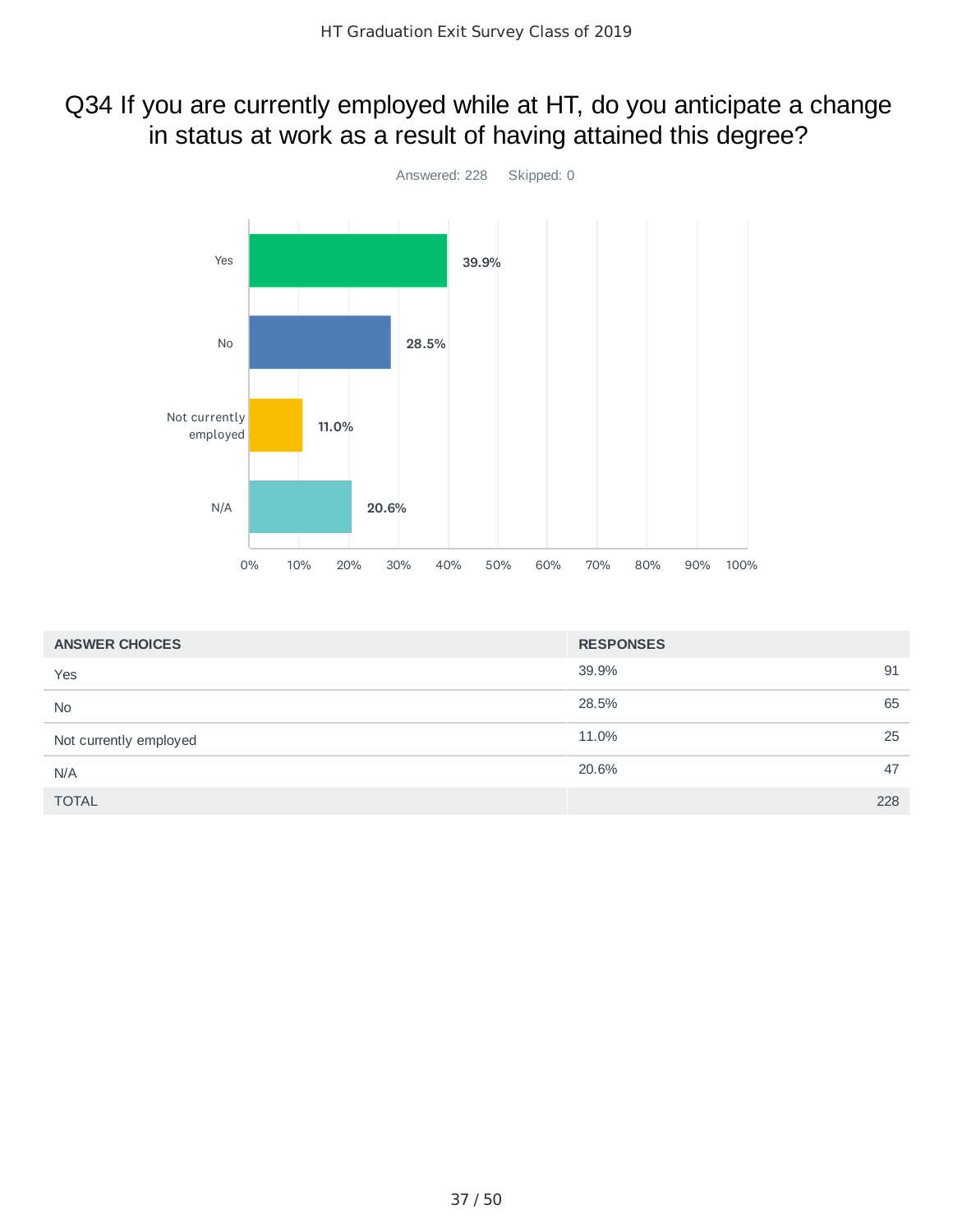### Q35 If yes, what is the anticipated change in status? (check all that apply)



| <b>ANSWER CHOICES</b>  | <b>RESPONSES</b> |     |
|------------------------|------------------|-----|
| N/A                    | 58.3%            | 133 |
| position/title change  | 18.9%            | 43  |
| pay increase           | 21.5%            | 49  |
| N/A                    | $0.0\%$          | 0   |
| Other (please specify) | 1.3%             | 3   |
| <b>TOTAL</b>           |                  | 228 |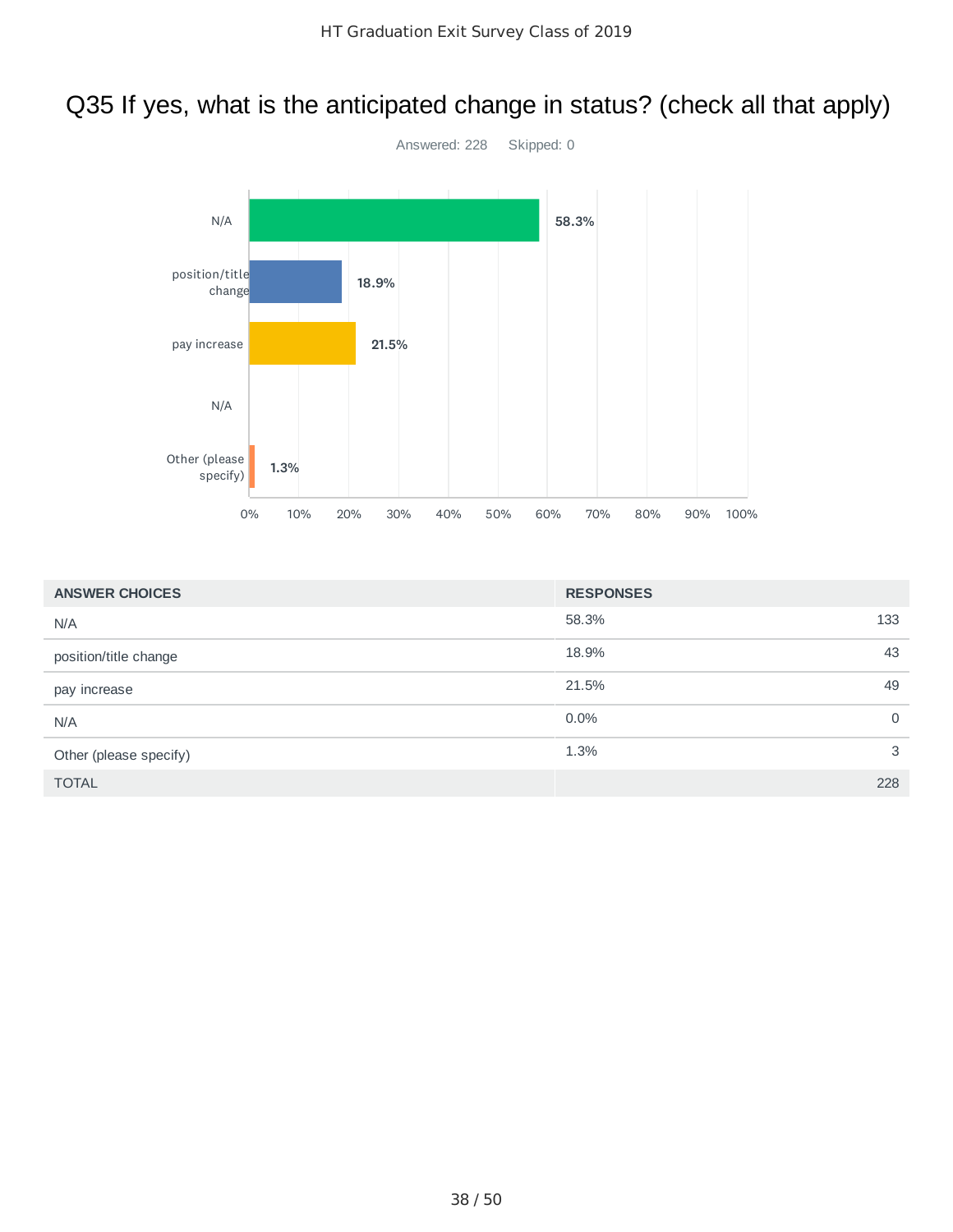## Q36 Employment Information (upon graduation)

| <b>ANSWER CHOICES</b>    | <b>RESPONSES</b> |     |
|--------------------------|------------------|-----|
| Employor                 | 100.00%          | 228 |
| Position/Title:          | 100.00%          | 228 |
| Location (City & State): | 100.00%          | 228 |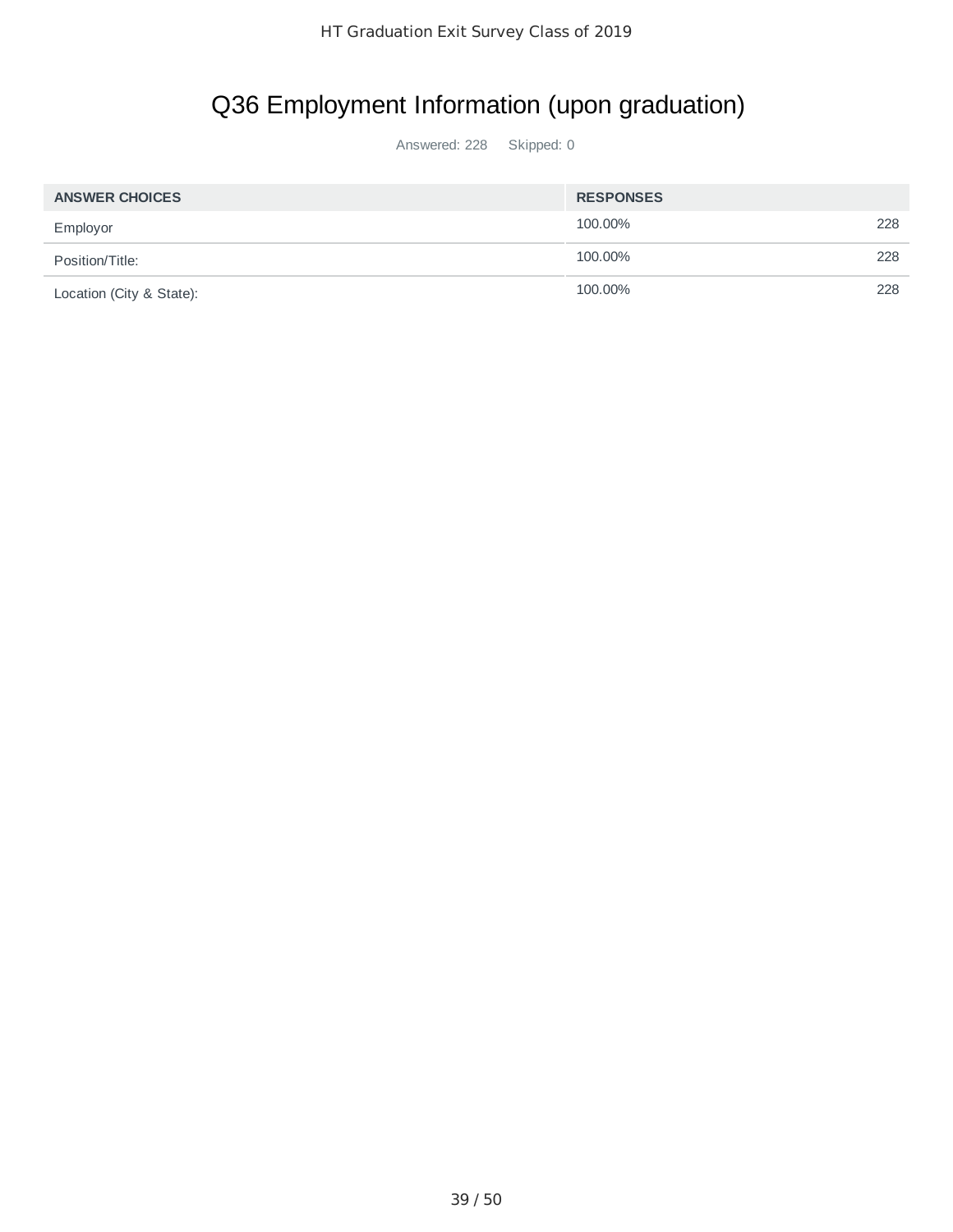

#### Q37 What is the salary range of your job (upon graduation)?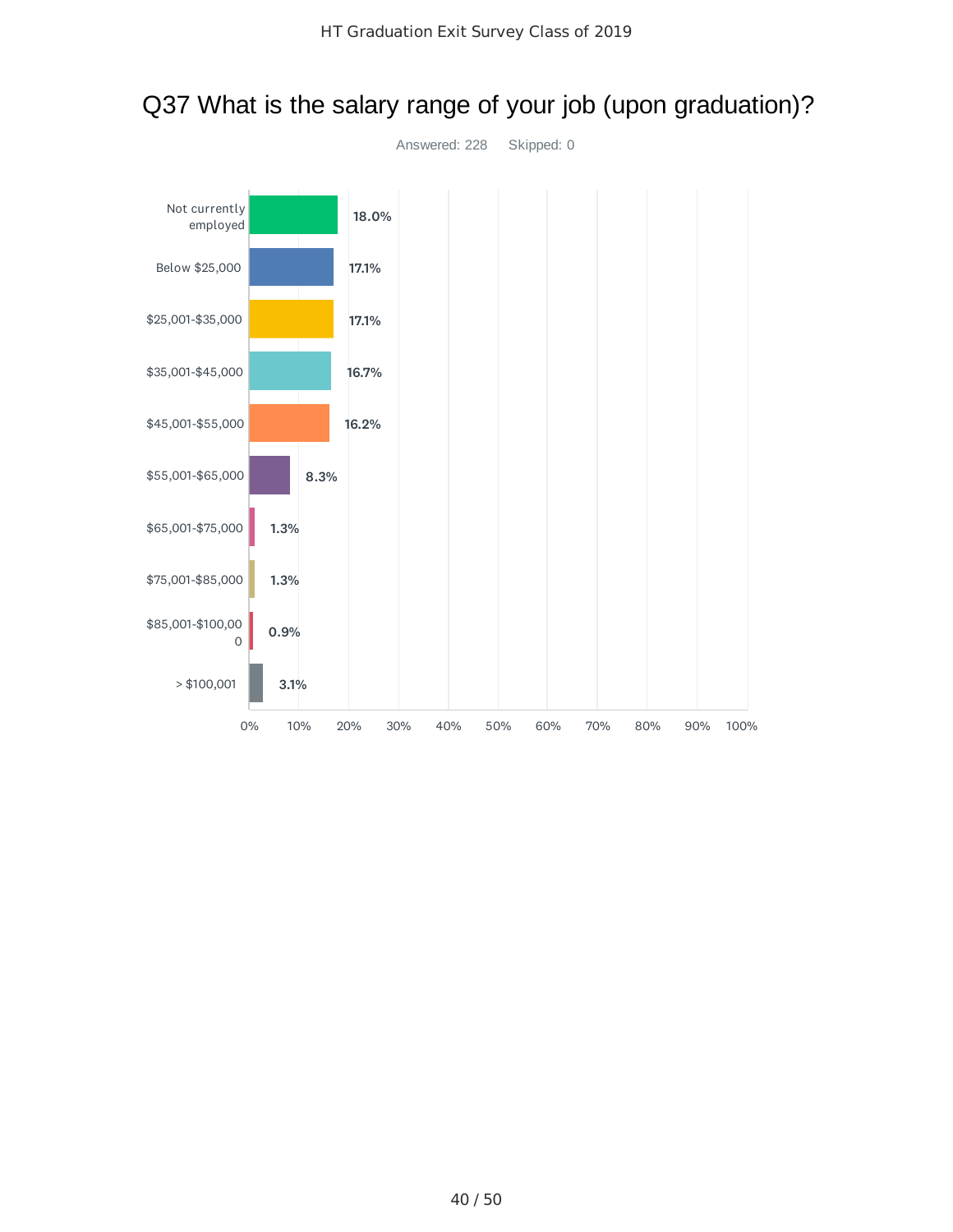#### HT Graduation Exit Survey Class of 2019

| <b>ANSWER CHOICES</b>  | <b>RESPONSES</b> |                |
|------------------------|------------------|----------------|
| Not currently employed | 18.0%            | 41             |
| Below \$25,000         | 17.1%            | 39             |
| \$25,001-\$35,000      | 17.1%            | 39             |
| \$35,001-\$45,000      | 16.7%            | 38             |
| \$45,001-\$55,000      | 16.2%            | 37             |
| \$55,001-\$65,000      | 8.3%             | 19             |
| \$65,001-\$75,000      | 1.3%             | 3              |
| \$75,001-\$85,000      | 1.3%             | 3              |
| \$85,001-\$100,000     | 0.9%             | $\overline{2}$ |
| > \$100,001            | 3.1%             | $\overline{7}$ |
| <b>TOTAL</b>           |                  | 228            |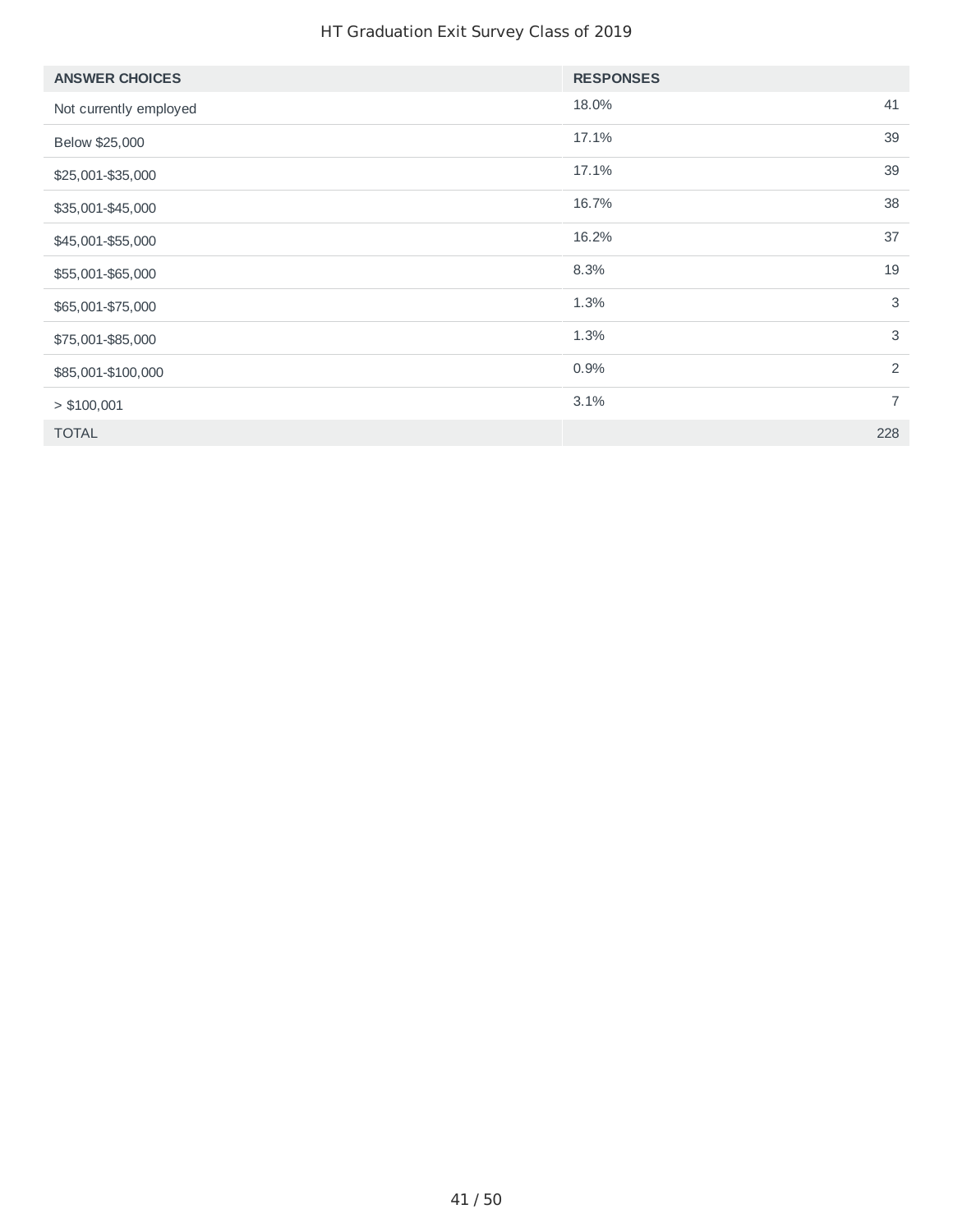## Q38 Overall, what is your level of satisfaction with your experience at HT?



| <b>ANSWER CHOICES</b>              | <b>RESPONSES</b> |             |
|------------------------------------|------------------|-------------|
| <b>Extremely satisfied</b>         | 14.80%           | 33          |
| Satisfied                          | 28.70%           | 64          |
| Somewhat satisfied                 | 31.39%           | 70          |
| Neither satisfied nor dissatisfied | 8.52%            | 19          |
| Somewhat dissatisfied              | 9.87%            | 22          |
| <b>Dissatisfied</b>                | 3.14%            | $7^{\circ}$ |
| Extremely dissatisfied             | 3.59%            | 8           |
| <b>TOTAL</b>                       |                  | 223         |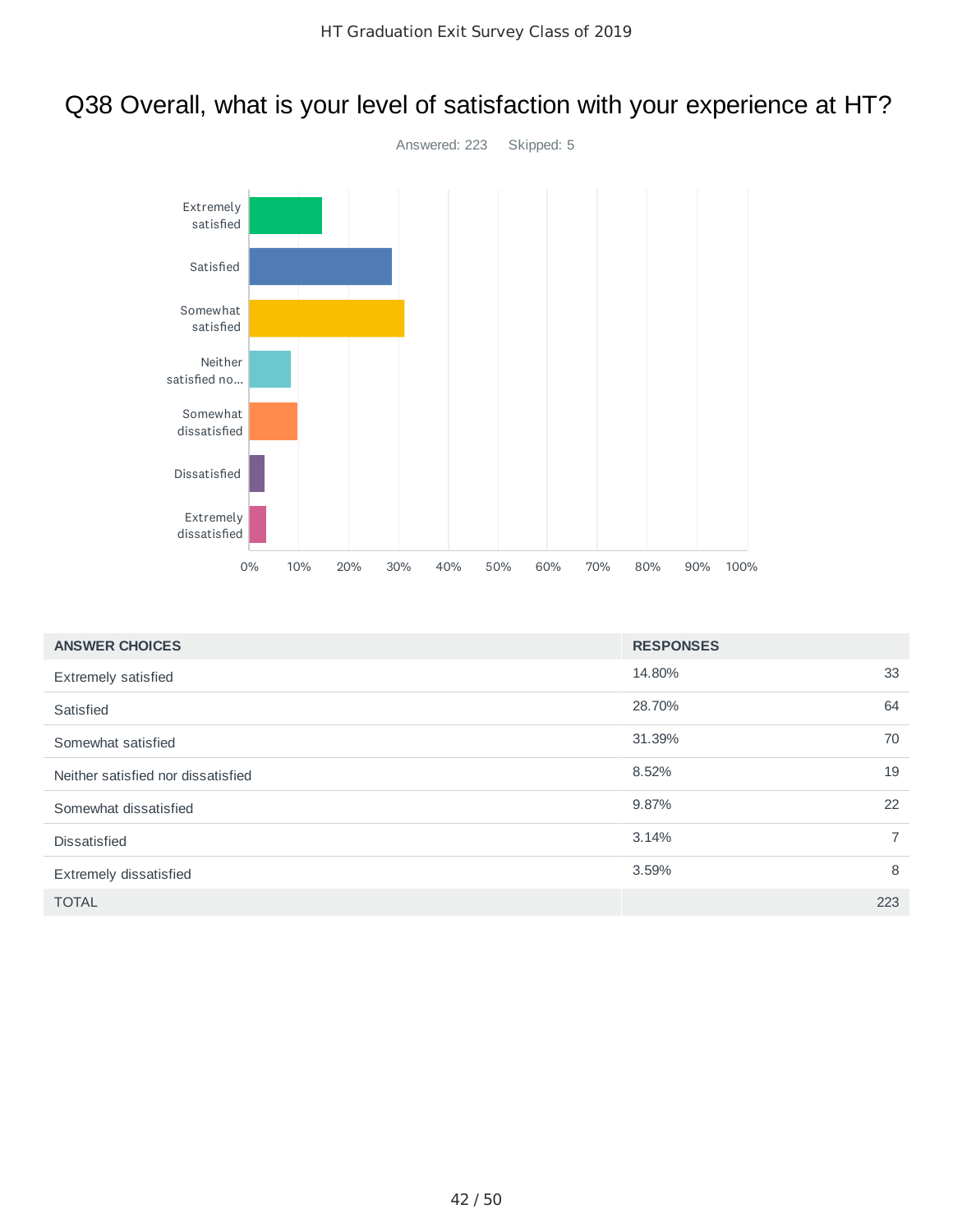## Q39 How likely is it that you would recommend HT to others?



| DETRACTORS (0-6) | PASSIVES (7-8) | PROMOTERS (9-10) | NET PROMOTER® SCORE |
|------------------|----------------|------------------|---------------------|
| 51%<br>111       | 28%            | 21%              | -29                 |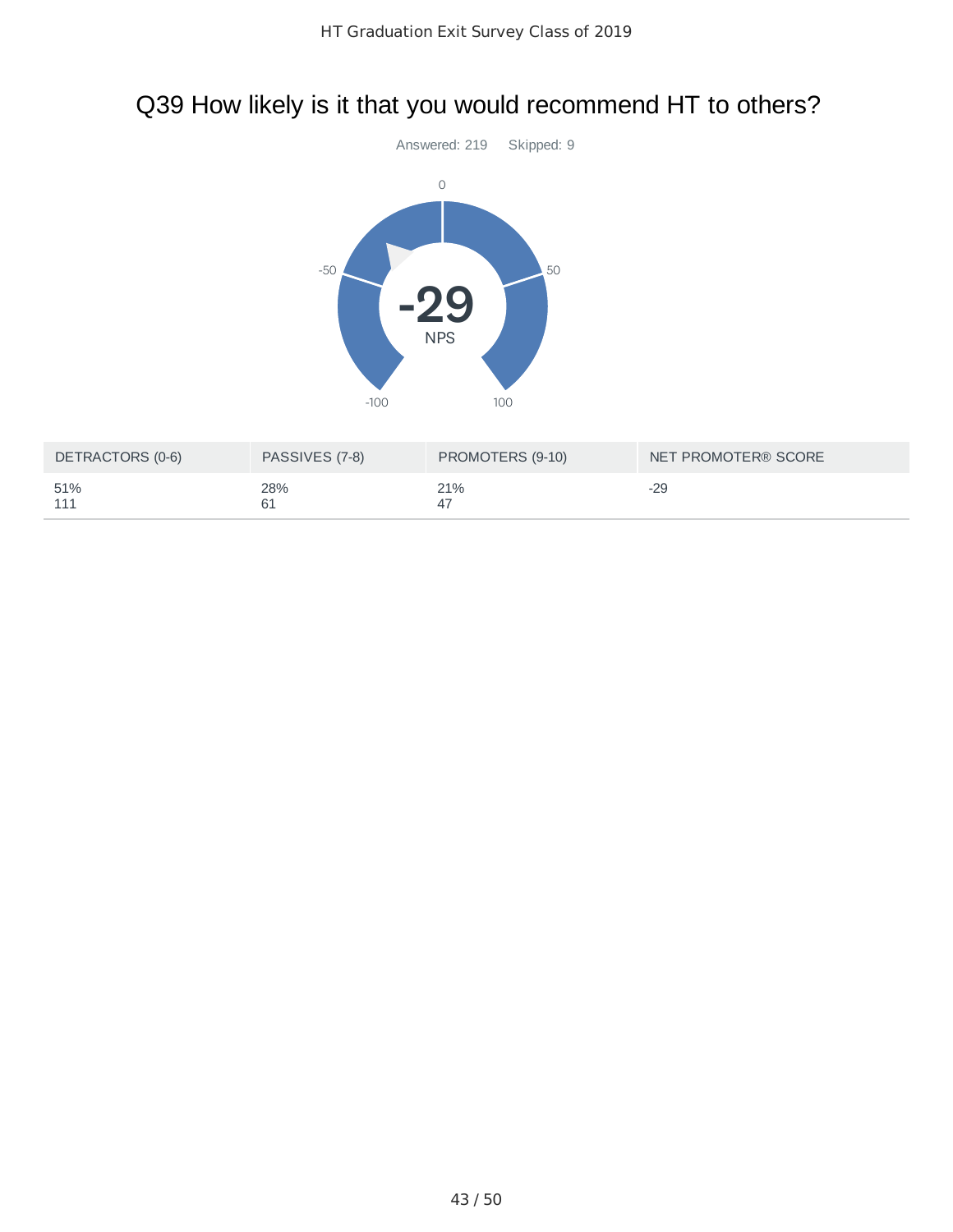#### Q40 How has your experience at HT prepared you for either the workplace or Graduate school?

Answered: 139 Skipped: 89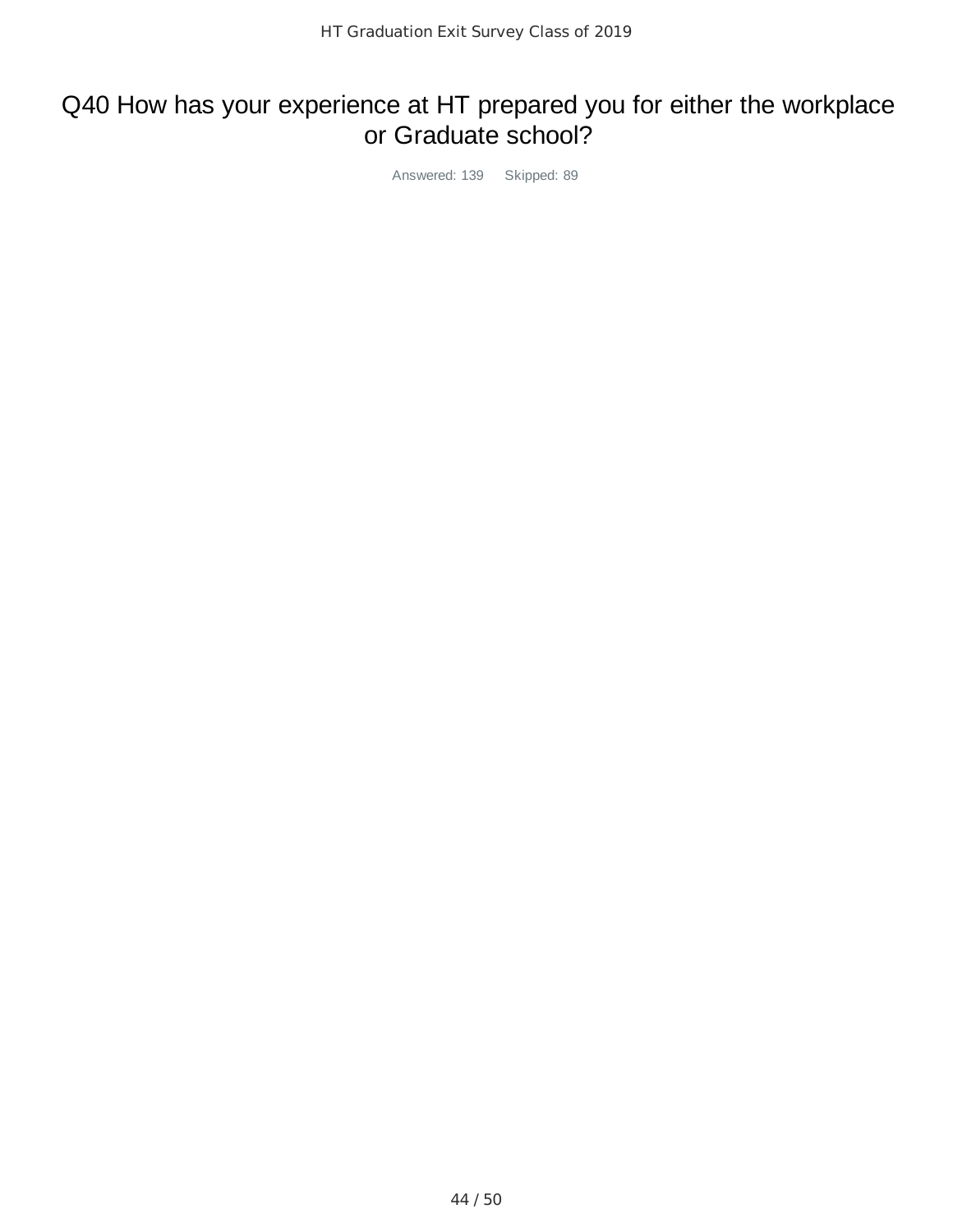### Q41 What recommendations could you make that would benefit the educational experience of future HT students?

Answered: 137 Skipped: 91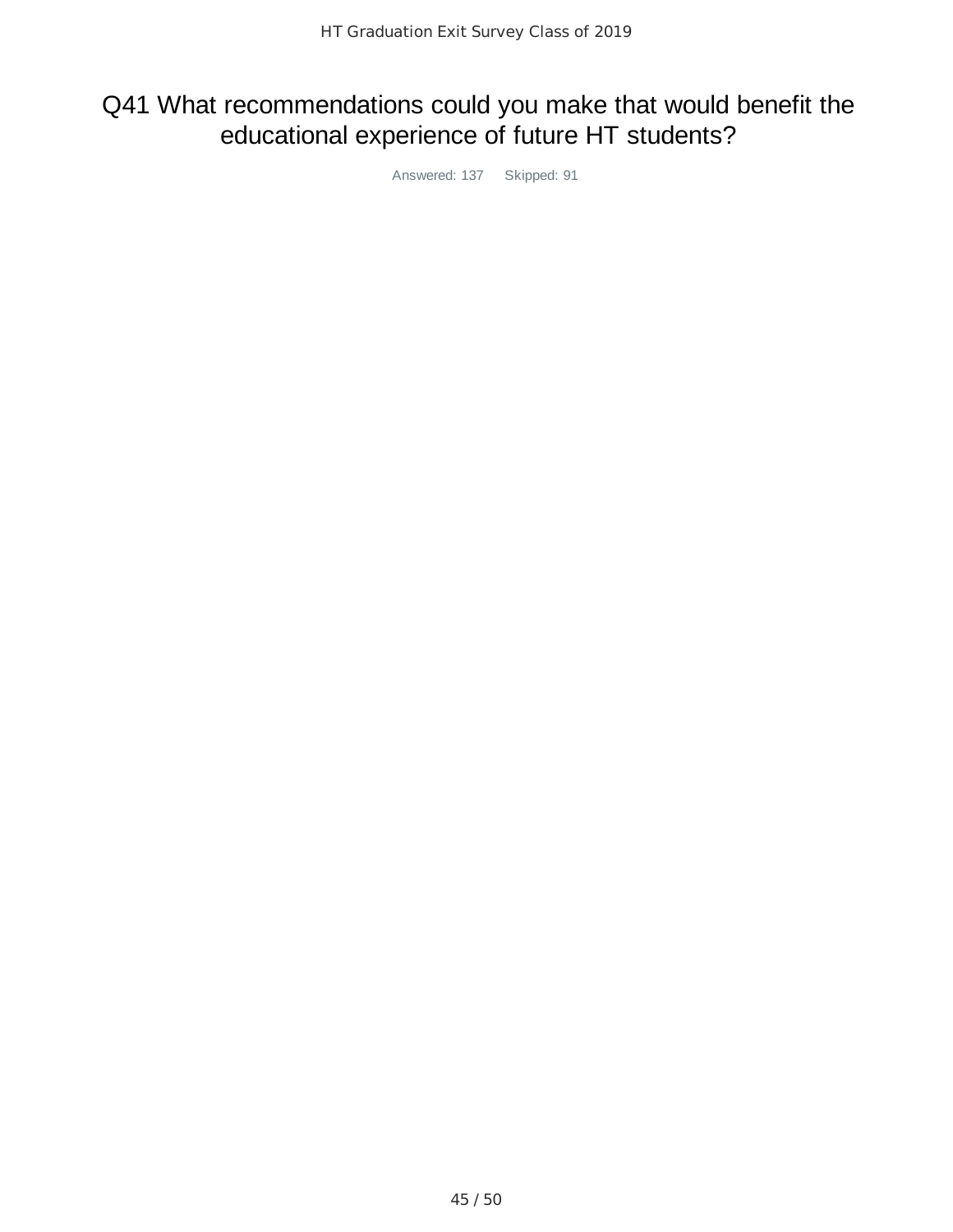### Q42 Please identify the individual(s) who made the most important contribution to your educational experiences while at HT.

Answered: 136 Skipped: 92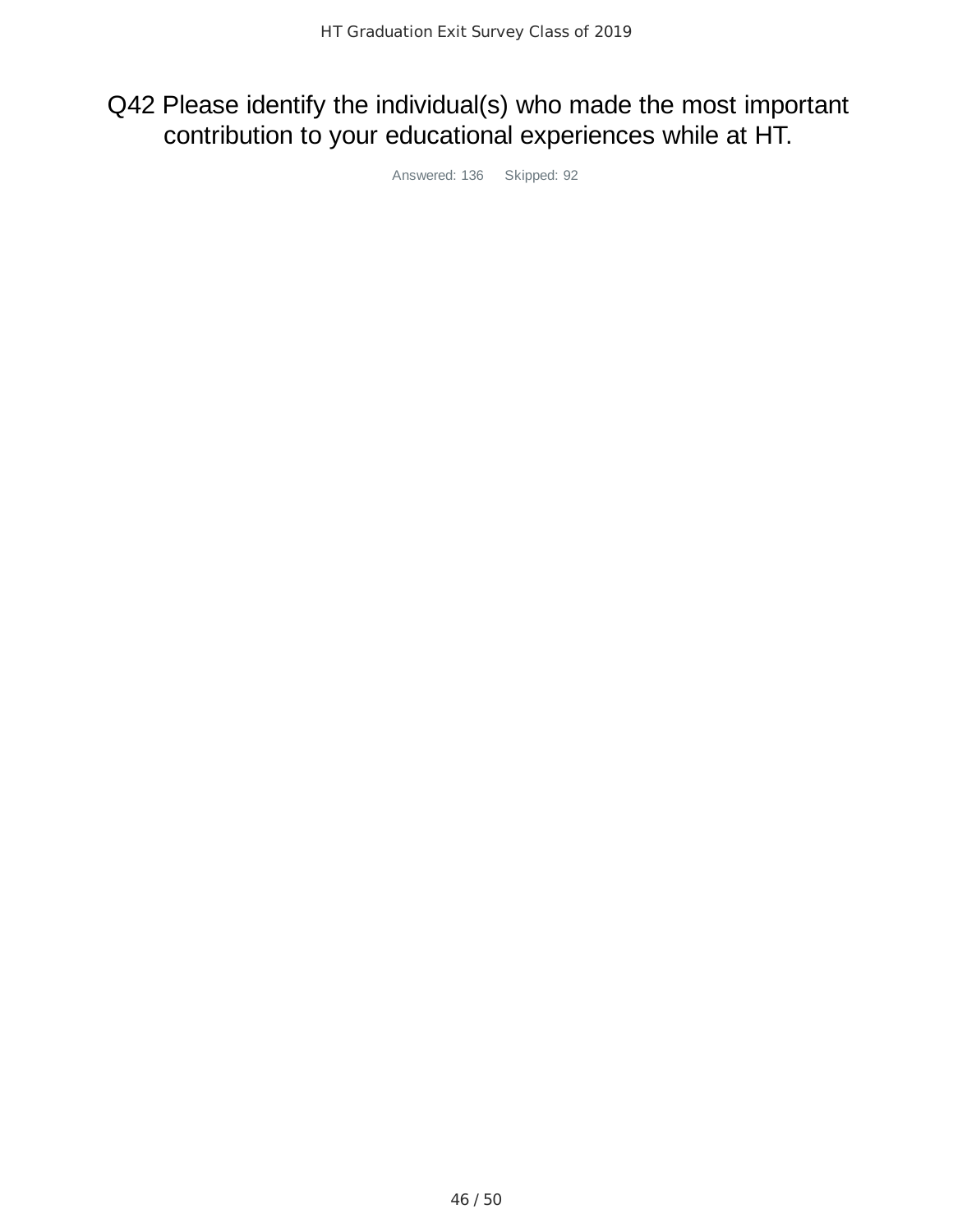Q43 Describe something special about yourself as an HT student. (Obstacles you overcame to graduate, special relationship(s) you developed, community involvement/volunteer projects, anything that you feel you would like to share.)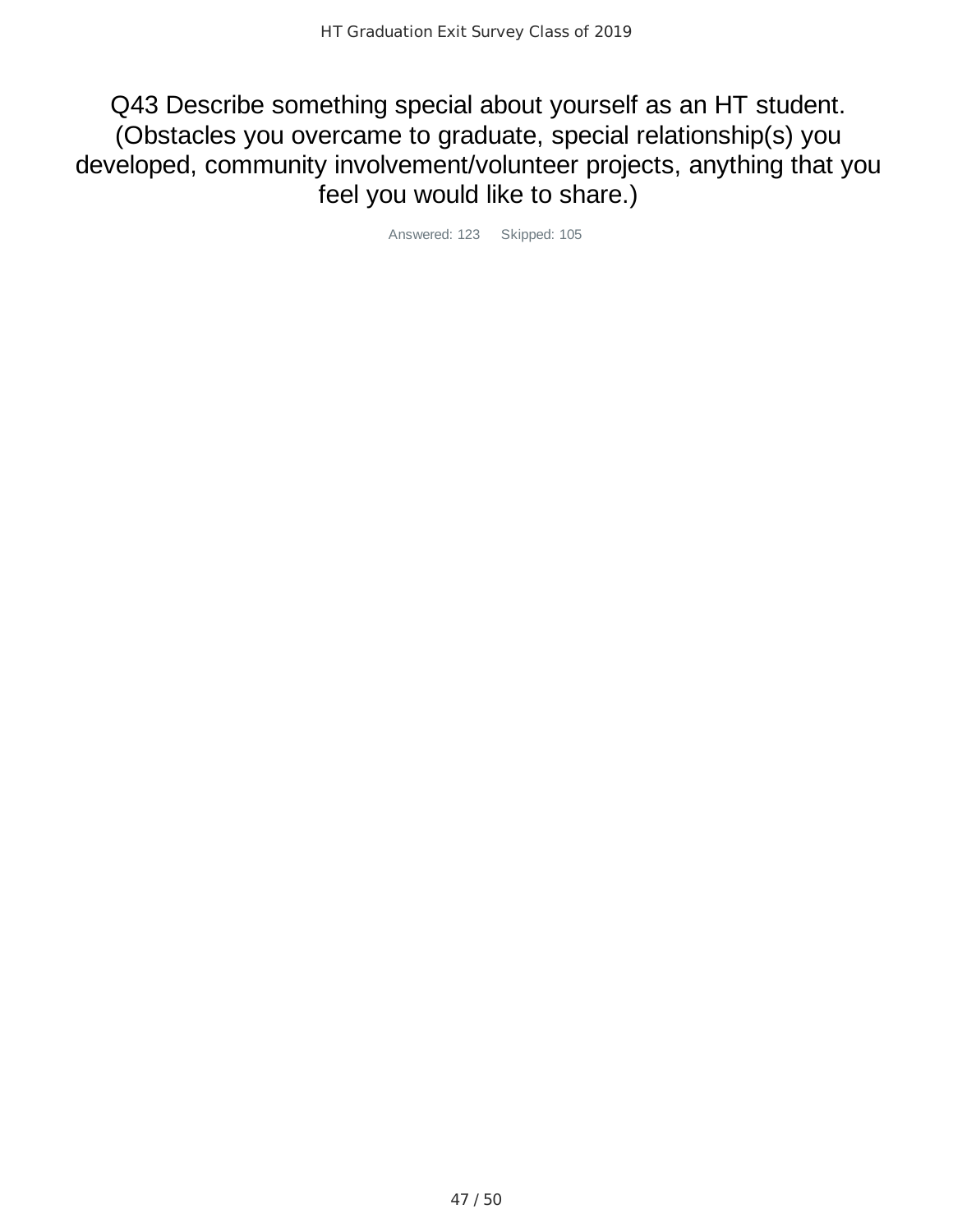#### Q44 Any additional comments on your experience at HT?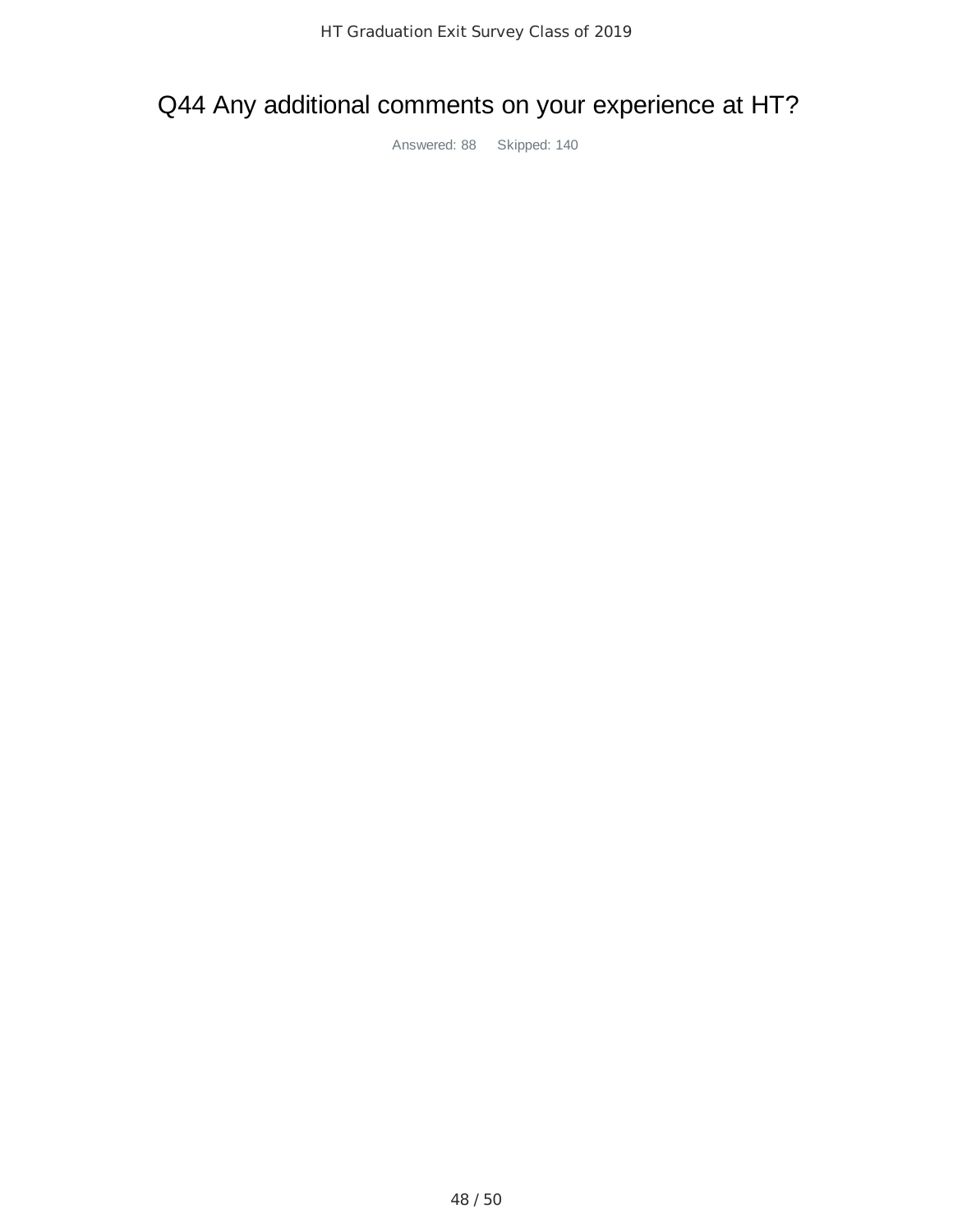## Q45 Your HT Student ID